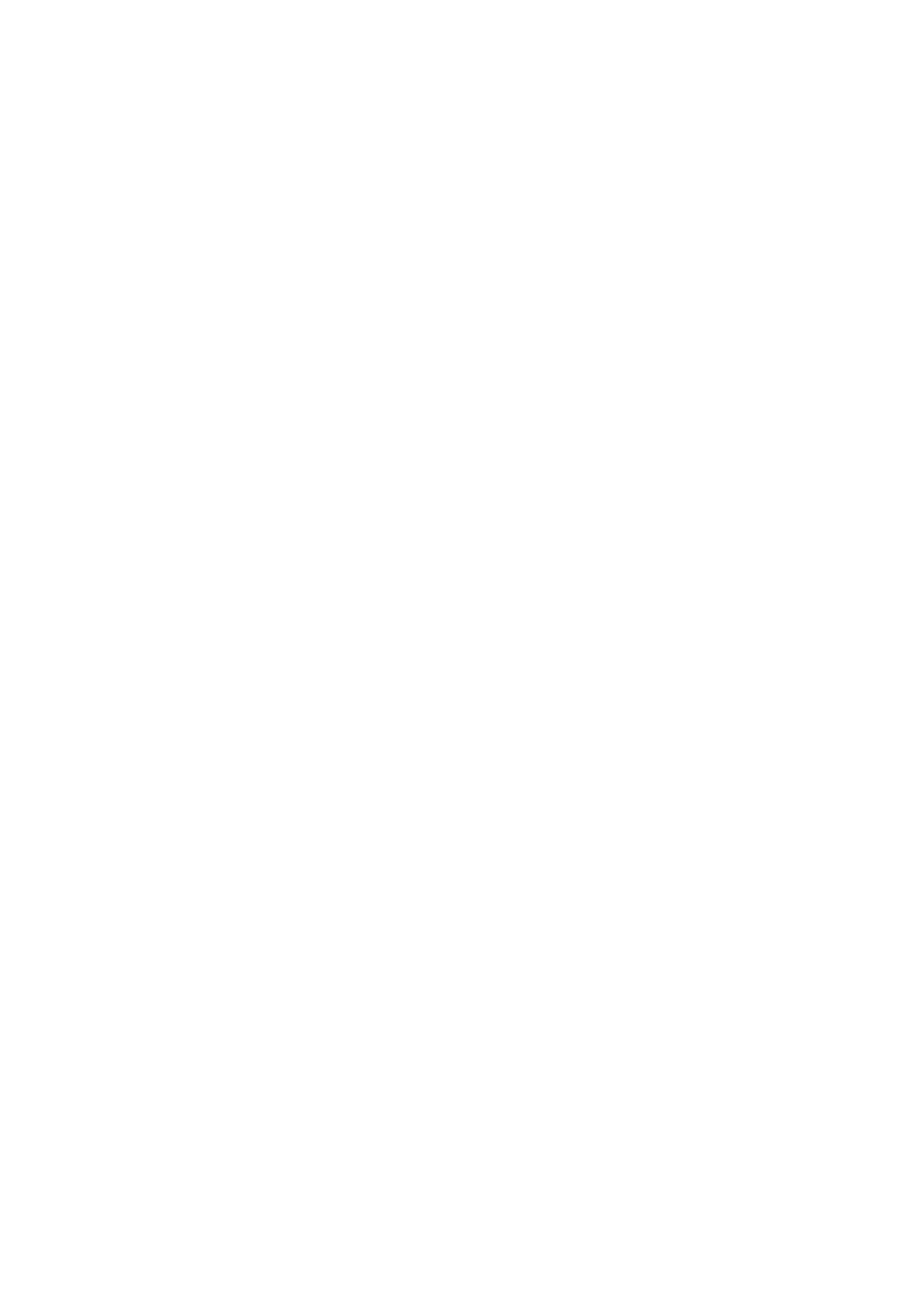Ministry of Finance publications 2c/2017

## The state of civil servants' ethics and morals in Finland – citizens' survey results

Ministry of Finance, Helsinki 2017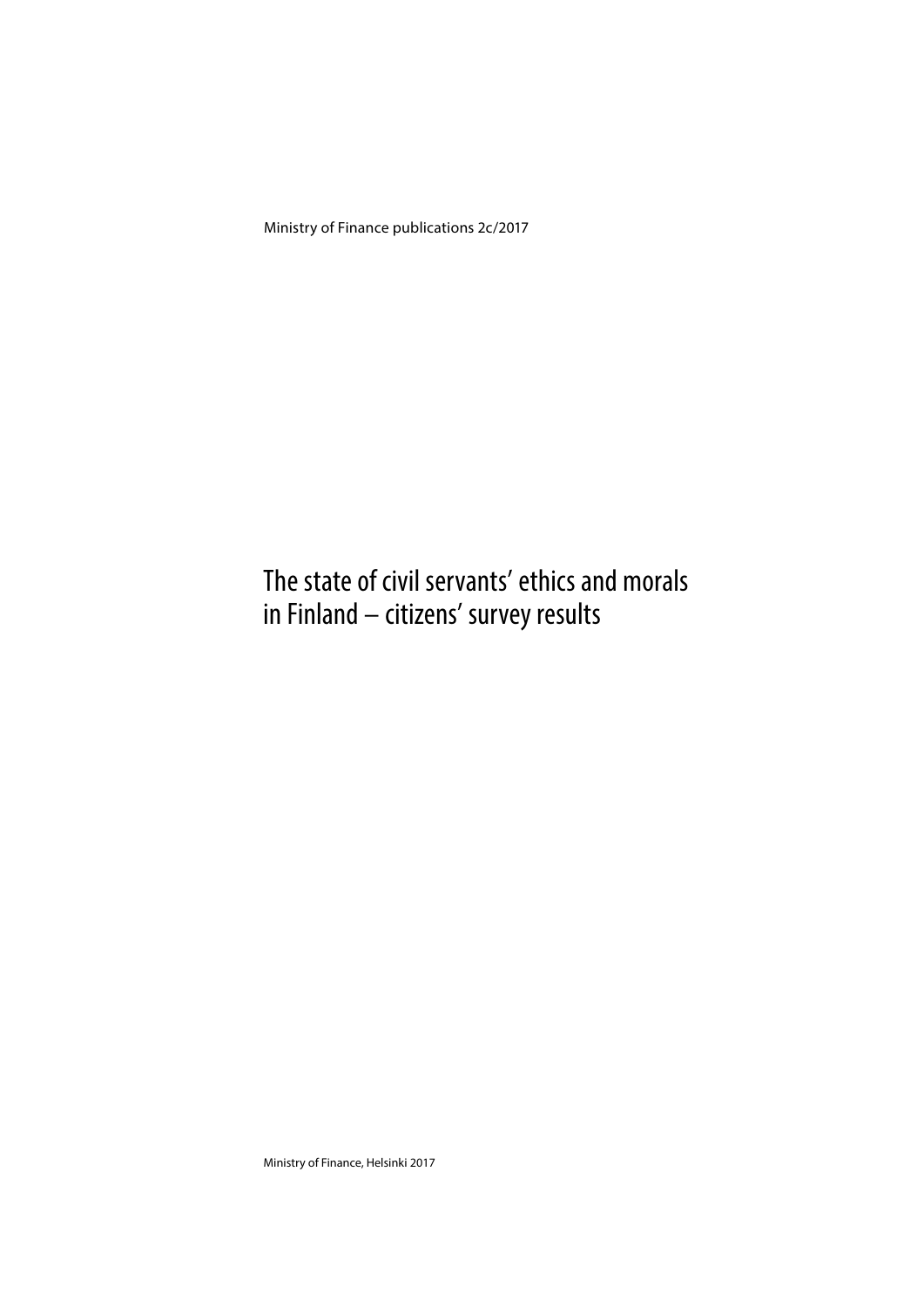

Ministry of Finance

ISBN PDF: 978-952-251-906-1 Layout: Government Administration Unit, Publications, Teija Metsänperä

Helsinki 2017

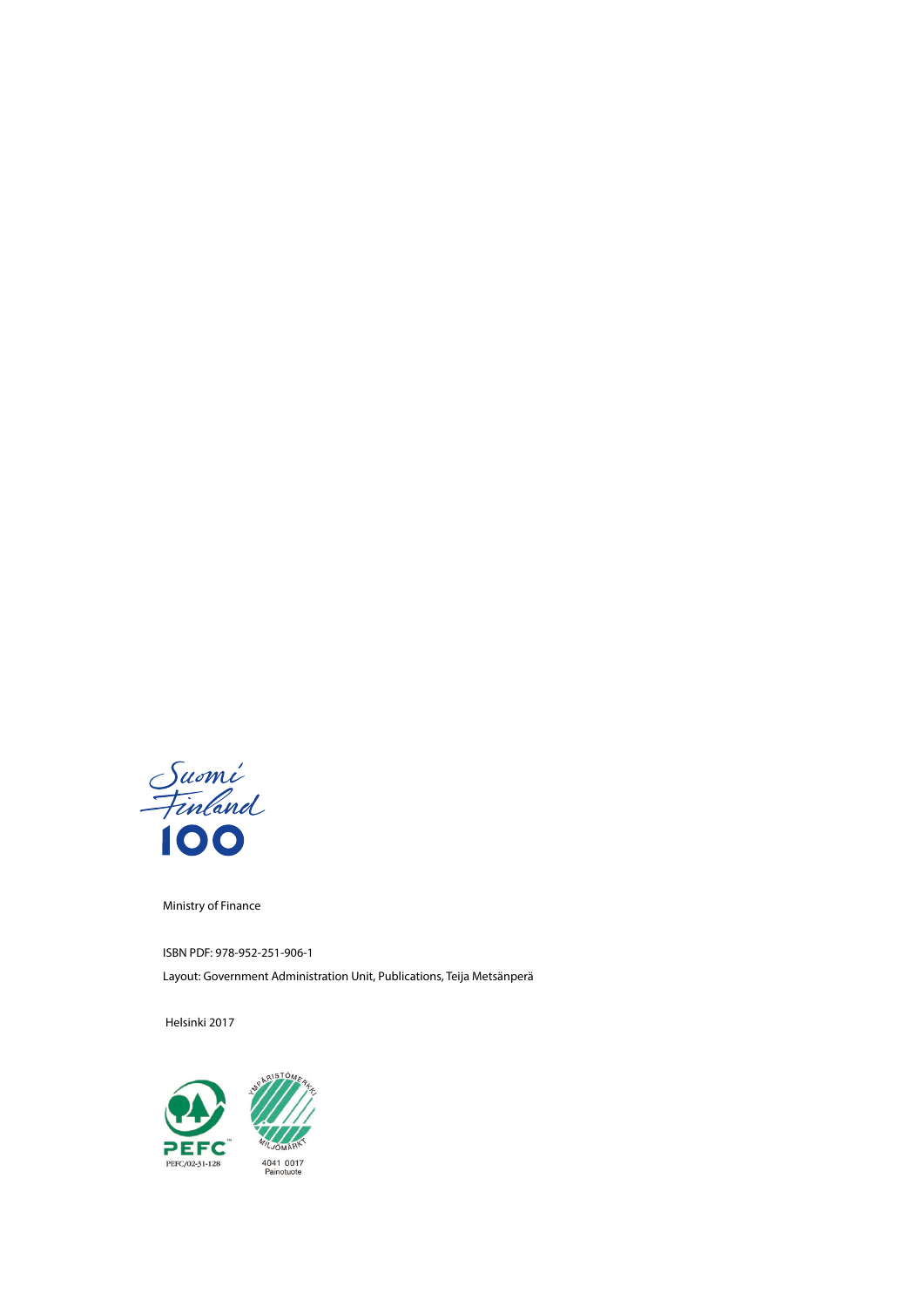### **Description sheet**

| <b>Published by</b>              | Ministry of Finance                                                       | October 2017      |                        |  |  |  |
|----------------------------------|---------------------------------------------------------------------------|-------------------|------------------------|--|--|--|
| <b>Authors</b>                   | Jaakko Hyry, TNS Gallup                                                   |                   |                        |  |  |  |
| Title of publication             | The state of civil servants' ethics and morals – citizens' survey results |                   |                        |  |  |  |
| Series and publication<br>number | Ministry of Finance publications<br>2c/2017                               |                   |                        |  |  |  |
| Register number                  |                                                                           | Subject           | Government as Employer |  |  |  |
| <b>ISBN PDF</b>                  | 978-952-251-906-1                                                         | <b>ISSN (PDF)</b> | 1797-9714              |  |  |  |
| Website address<br>(URN)         | http://urn.fi/URN:ISBN:978-952-251-906-1                                  |                   |                        |  |  |  |
| Pages                            | 36                                                                        | Language          | English                |  |  |  |
| Keywords                         | values, ethics, corruption, integrity, civil servants                     |                   |                        |  |  |  |

#### **Abstract**

The focus of the survey was to understand citizens' opinions of the importance of different values and how they are reflected in the work of civil servants. The research was carried out in TNS Gallup Forum panels and before the results of the research were reviewed, responses from those employed by the State were removed. A total of 981 people, representing people aged 15 - 79 in our country's population, responded to the survey.

The respondents evaluated how important they thought the values related to the work of civil servants were, and how well they were reflected in government and in the work of civil servants. When the various values related to the work of civil servants are listed in order of importance, the leading values are trust, neutrality and independence, the principle of legality and accountability, expertise and the service principle.

The respondents were asked to evaluate whether they thought that the situation regarding one or more values at present was such that there was cause for concern or were their values among those that required urgent action. Among the most frequent urgent actions that respondents considered were needed, was the inclusion of openness and trust in the work of civil servants.

The research investigated citizens' trust in the Finnish government and in the work of its civil servants. A total of 61% of Finns considered that the government and the work of its civil servants could be trusted.

This was the first citizens' survey commissioned by the Ministry of Finance relating to the values of government and civil service ethics. A similar survey was carried out among civil servants for the third time and its results can be found in the publication State of Civil Service Ethics in Finland – a Survey of the Ethical Values and Principles of Central Government Employees (Timo Moilanen, Ministry of Finance publications 30/2017).

| Publisher                 | Ministry of Finance                                    |
|---------------------------|--------------------------------------------------------|
| <b>Publication sales/</b> | Online version: julkaisut.valtioneuvosto.fi            |
| Distributed by            | Publication sales: julkaisutilaukset.valtioneuvosto.fi |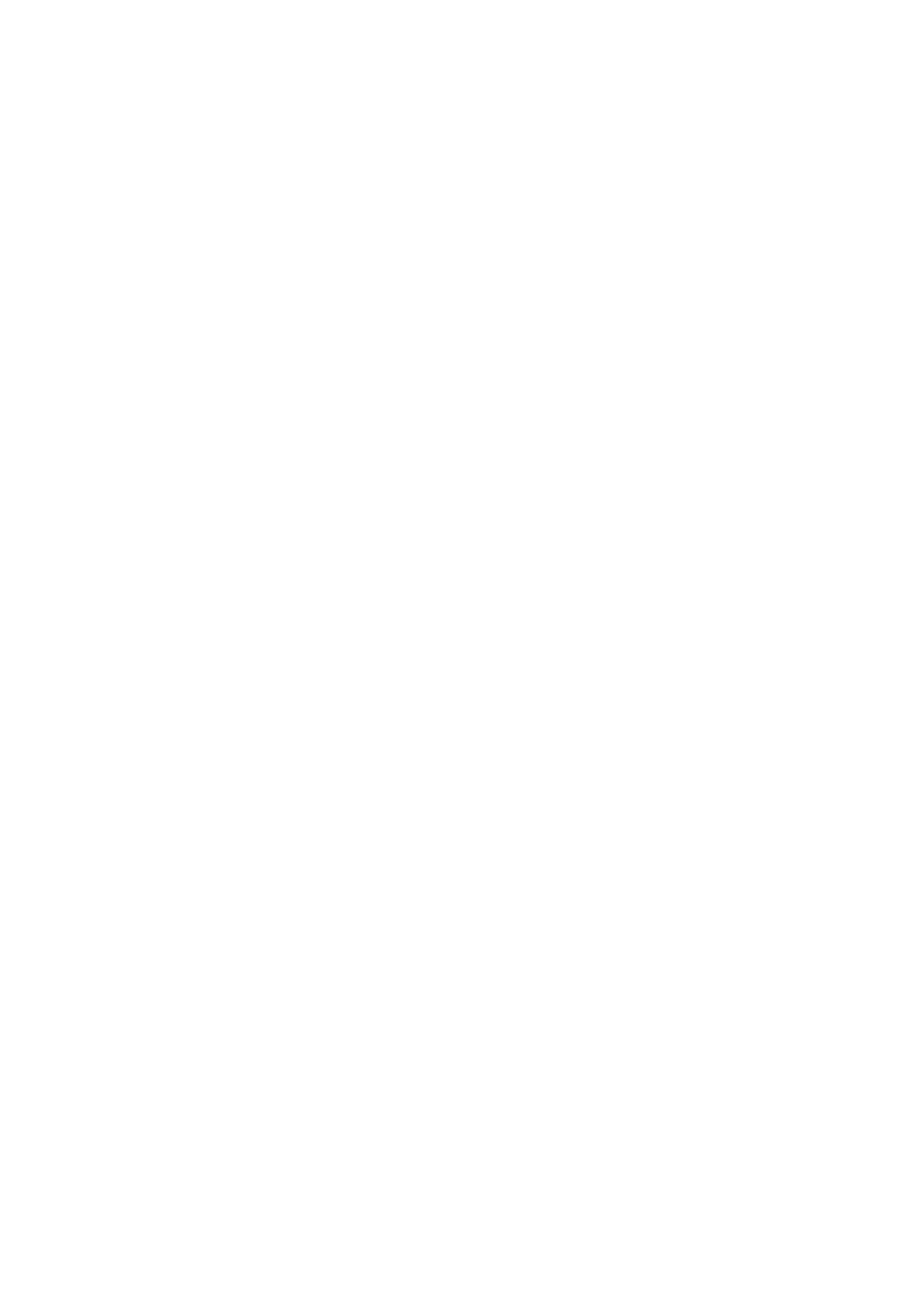## **Contents**

|                |               |                                                                                    | $\overline{7}$ |
|----------------|---------------|------------------------------------------------------------------------------------|----------------|
| 1              |               |                                                                                    | $\overline{9}$ |
| $\overline{2}$ |               |                                                                                    |                |
|                | 2.1           |                                                                                    |                |
|                | $2.2^{\circ}$ |                                                                                    | 12             |
| $\overline{3}$ |               |                                                                                    | 15             |
|                | 3.1           |                                                                                    |                |
|                | 3.2           |                                                                                    | 21             |
|                | 3.3           |                                                                                    |                |
|                |               |                                                                                    | 23             |
|                | 3.5           |                                                                                    | 24             |
| 4              |               |                                                                                    | 26             |
|                | 4.1           |                                                                                    | 26             |
|                | 4.2           | State of civil service ethics compared with the situation in the early 2000s       | 28             |
| 5              |               |                                                                                    | 30             |
| 6              |               |                                                                                    |                |
|                | 6.1           |                                                                                    | 33             |
|                | 6.2           | Trust in the Finnish State administration and the activities of its civil servants | 35             |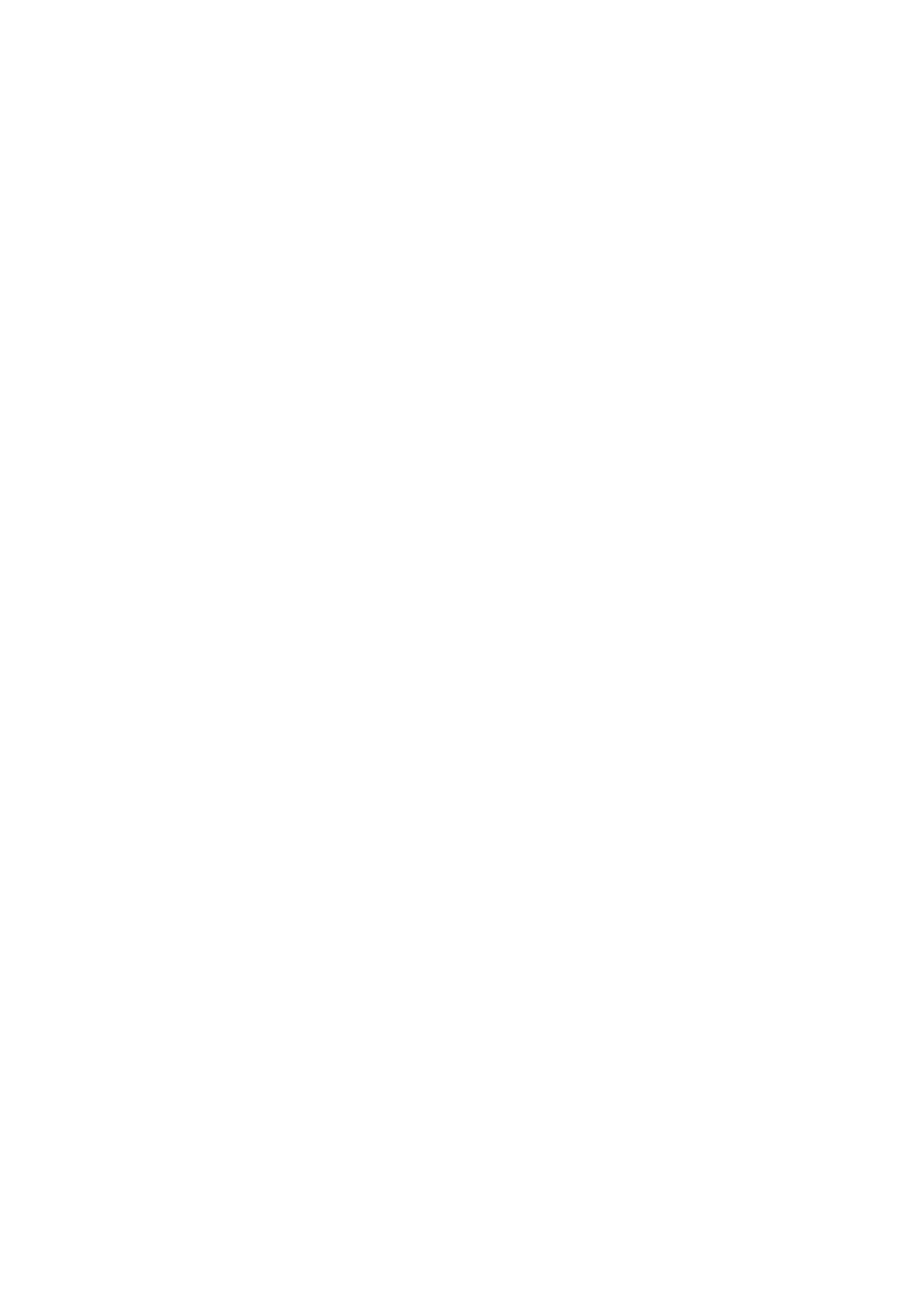#### <span id="page-8-0"></span>**FOREWORD**

Following a recommendation by the Committee on the Ethics of State Civil Servants, this survey was commissioned by the Ministry of Finance. The Committee suggested in its report that the state of civil service ethics should be examined by conducting two surveys that cover both civil servants and citizens (MoF 3/2014, p. 50). The survey on civil servants was carried out in November 2015 and its findings were published in December 2016 (MoF 38/2016, in English MoF 30/2017).

The citizen survey was conducted by TNS Gallup in June 2016. Its findings were published in January 2017 (MoF 2/2017) and the present English version in October 2017.

The preliminary findings of both these surveys were presented in a joint seminar organised by the Ministry of Finance's Personnel and Governance Policy Department and the Advisory Board for Civil Service Ethics in November 2016. The results of both surveys have been employed to inform the activities of the Ministry of Finance and the Advisory Board for Civil Service Ethics.

I hope that this report will be of interest to anyone wishing to gain a better understanding of the state of civil service ethics in Finland.

**Juha Sarkio** Director General Ministry of Finance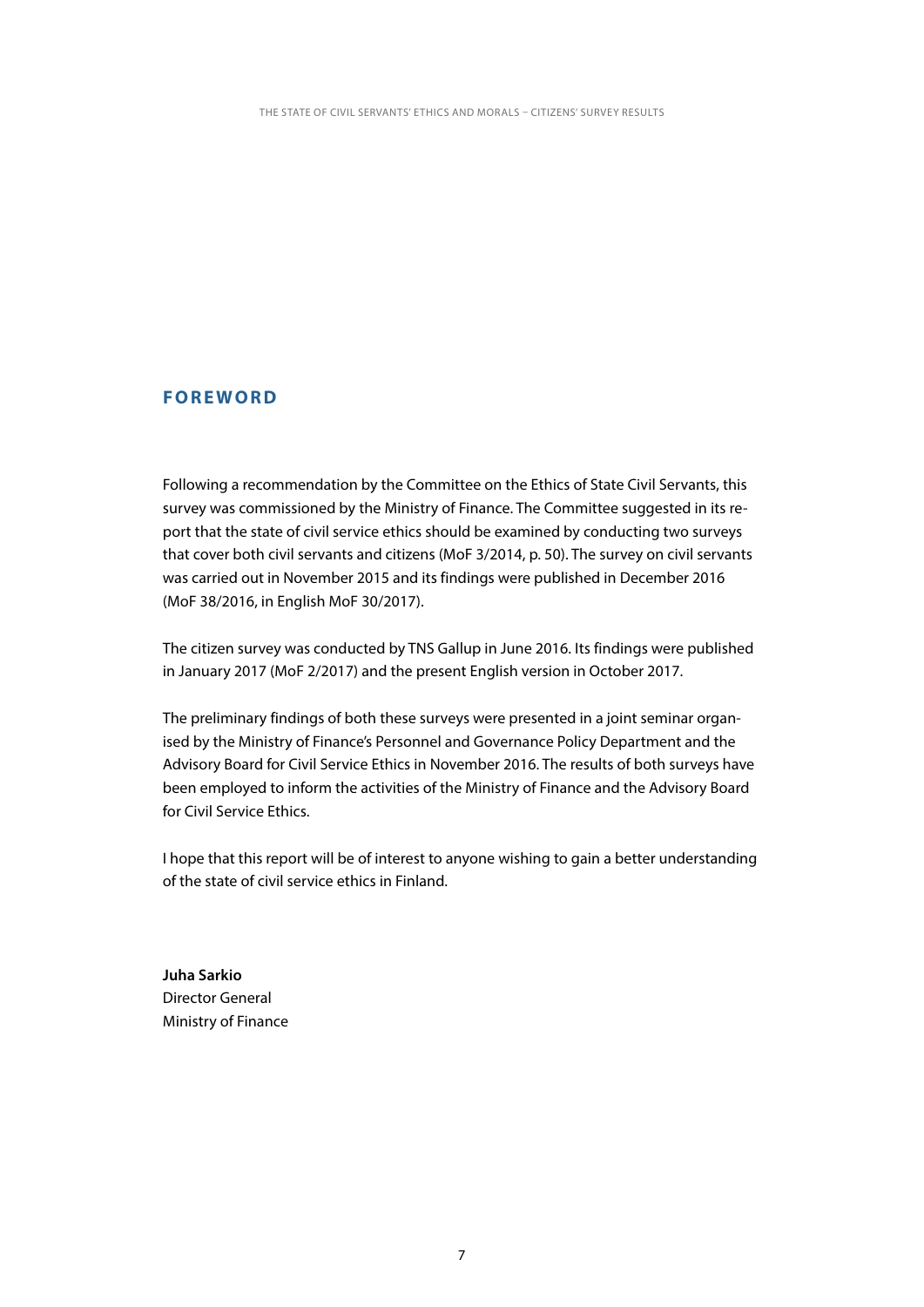#### MINISTRY OF FINANCE PUBLICATIONS 2C/2017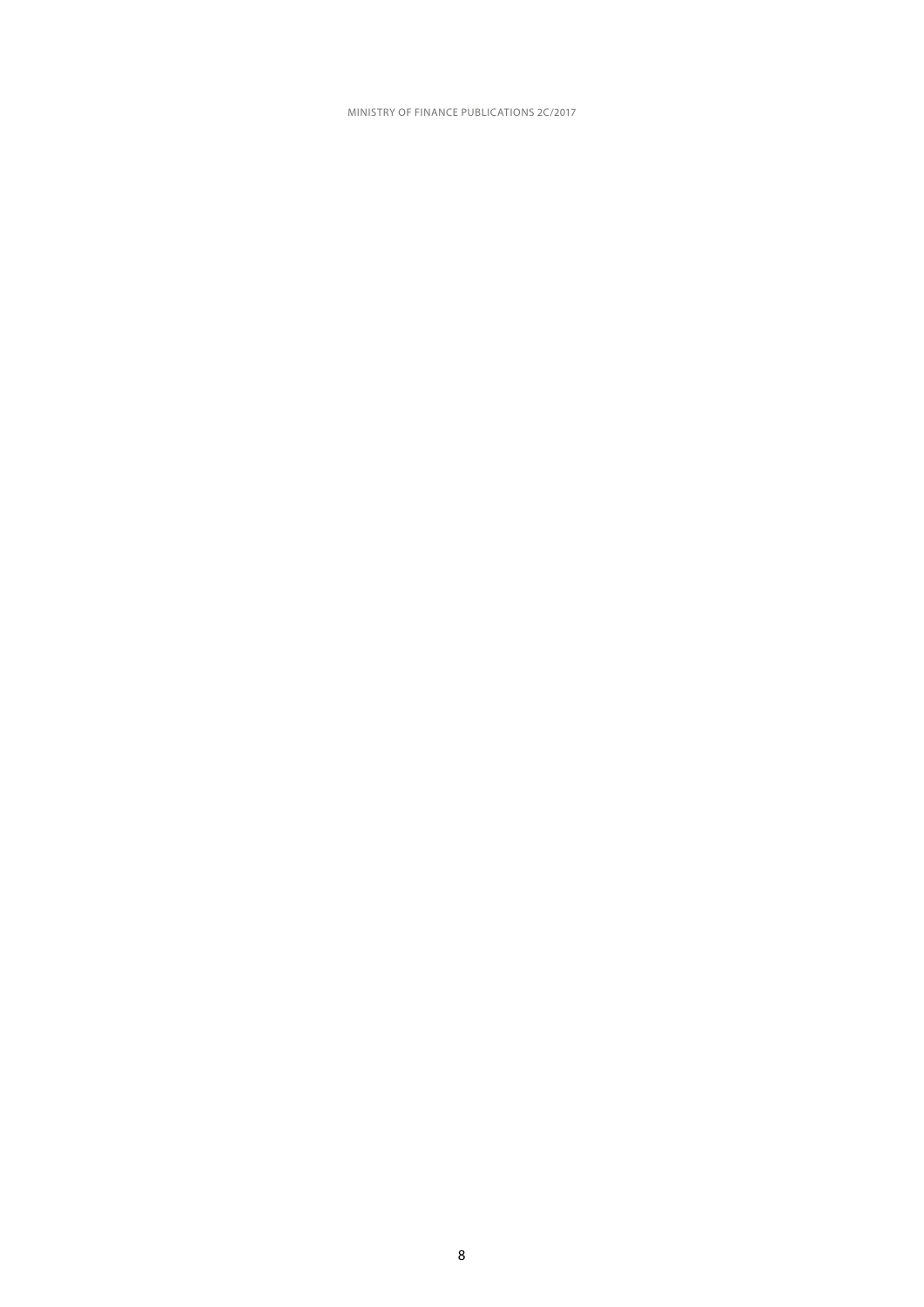## <span id="page-10-0"></span>**1 Introduction**

This report presents the key results of a survey on Finnish people's views of the state of civil service ethics and morals in the State administration in Finland.

The respondents were asked for their evaluations on which of the values are realised exceptionally well, which are at a worryingly poor level, and which of the values can be regarded as core values in the State administration. The aim of the survey, among others, was to ascertain citizens' opinions on the importance of administrative values and their realisation in the activities of central government employees. The set of values relating to the State administration explored in the survey was examined from various perspectives. The respondents were asked for their evaluations on which of the values are realised exceptionally well, which are at a worryingly poor level and which of the values can be regarded as core values in the State administration.

The survey also looked into the perceived occurrence of unethical practices, the anticipated trend of civil service ethics compared with the beginning of the 2000s as well as opinions towards different claims related to civil service ethics, such as citizens confidence in central government.The survey was executed in TNS Gallup's Forum panel, which has approximately 40,000 respondents available for different survey samples. Before the survey results were reviewed, respondents who work for the government were excluded from the analyses.

A total of 981 individuals responded to the survey. The sample represents the Finnish population aged between 15 and 79 years of age.

This report verbalizes and visualizes the main results of the survey. There are many graphic diagrams in this report because the matters studied are fairly concrete and the diagrams are largely self-explanatory.

All survey results based on samples include a certain degree of uncertainty due to possible random errors. The uncertainty is managed by calculating confidence intervals for samples of different sizes or parts thereof, on the basis of the probability of possible errors.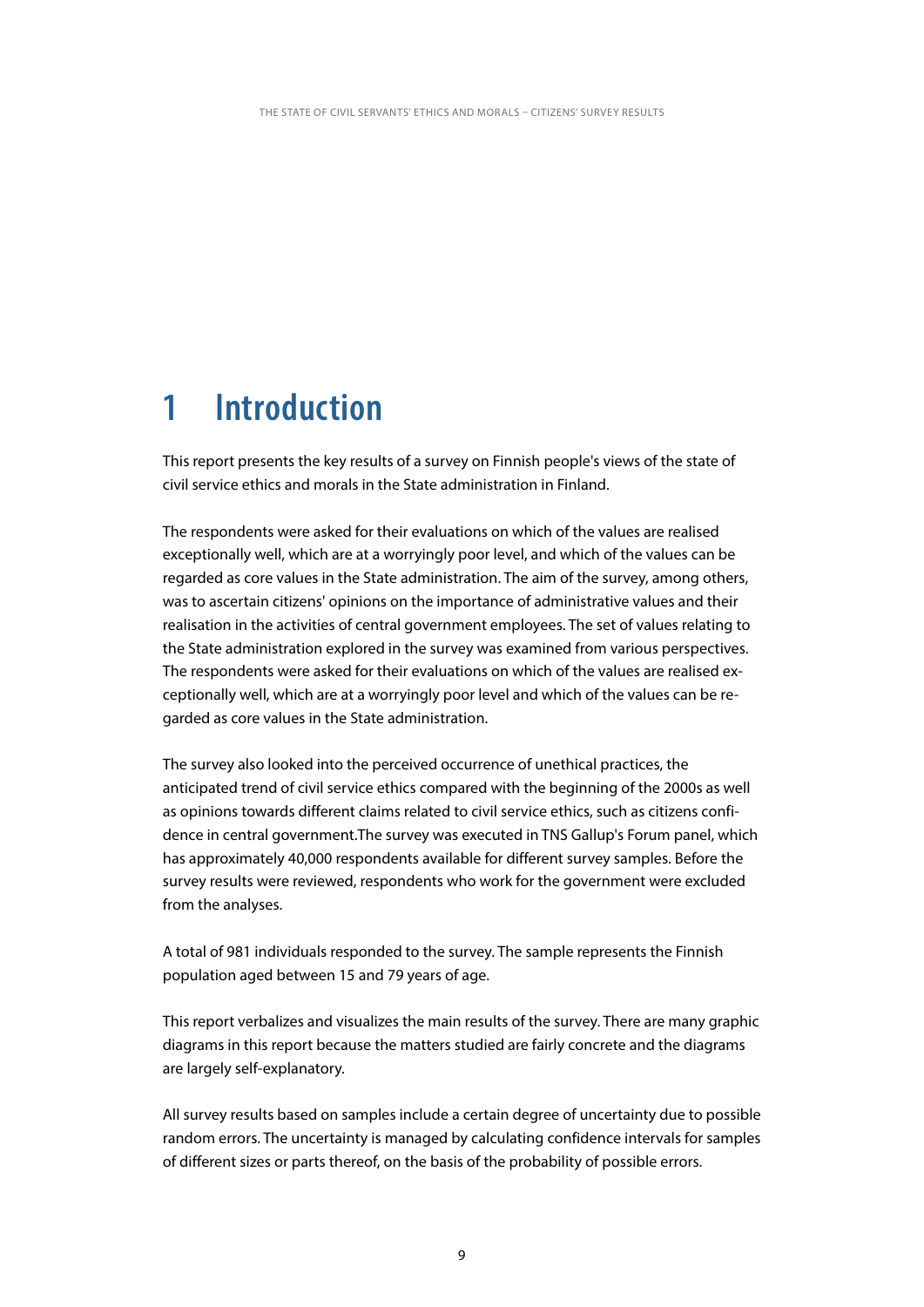The confidence interval calculated for a certain survey results indicates the limit values between which a correct result concerning the entire fundamental set remains with a certain degree of certainty. For the survey, the confidence intervals of the results have been calculated for the percentage distribution.

| <b>RESULT OBTAINED,</b> | SIZE OF THE GROUP N |        |        |        |        |        |        |
|-------------------------|---------------------|--------|--------|--------|--------|--------|--------|
| %                       | 100                 | 200    | 300    | 500    | 1000   | 1500   | 2000   |
| 10% or 90%              | $+6.0$              | $+4.3$ | $+3.5$ | $+2.7$ | $+1.9$ | $+1.6$ | $+1.4$ |
| 20% or 80%              | $+8.0$              | $+5.7$ | $+4.6$ | $+3.6$ | $+2.5$ | $+2.1$ | $+1.8$ |
| 30% or 70%              | $+9.2$              | $+6.5$ | $+5.3$ | $+4.1$ | $+2.9$ | $+2.4$ | $+2.0$ |
| 40% or 60%              | $+9.8$              | $+7.0$ | $+5.7$ | $+4.4$ | $+3.1$ | $+2.6$ | $+2.2$ |
| 50%                     | $+10.0$             | $+7.1$ | $+5.8$ | $+4.5$ | $+3.2$ | $+2.7$ | $+2.2$ |

#### **Table 1. Statistical margin of error in some example cases**

Table 1 shows the sizes of the confidence intervals, as percentages, for groups of different sizes. In it, the scope of the confidence interval is agreed to be at a level of 95%. This means that if the survey were repeated, the result shown by the sample would land outside of the confidence interval, due to coincidence, in only five cases out of 100. Hence, the criterion of statistical reliability is quite strict. In practice, the deviation is considerably narrower.

The confidence intervals are narrower at the ends of the percentage distribution, because random deviations there are probably smaller than in the middle of the distribution. For instance, a result of 50% obtained from a group with 500 interviews is, evaluated at a degree of certainty of 95%, between 45% and 55% and can land outside of these limits in only five cases out of 100. If the result is 10 or 90 per cent, the theoretical error is smaller.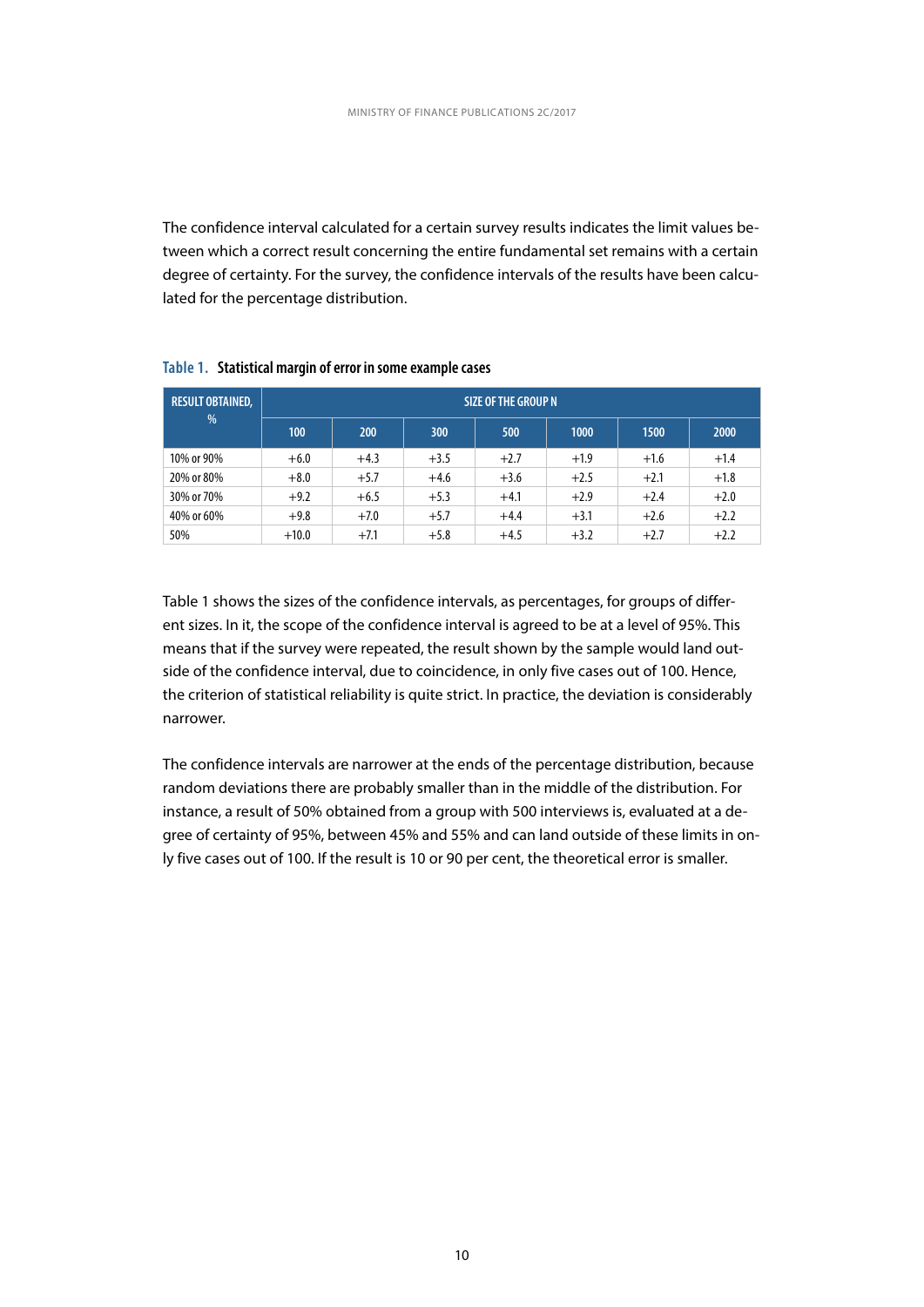## <span id="page-12-0"></span>**2 Background information on respondents**

## **2.1 Employment status**

Survey questionnaire began with exploring respondents' employment status and their labour-market position.

Of all the respondents, 51% were working as an employee or entrepreneur, or as a self-employed person, 9% unemployed persons, while 13% comprised school children or students.

Retired people also accounted for a significant share, i.e. 24% of all respondents.



**Figure 1. Which of the following best describes your situation?**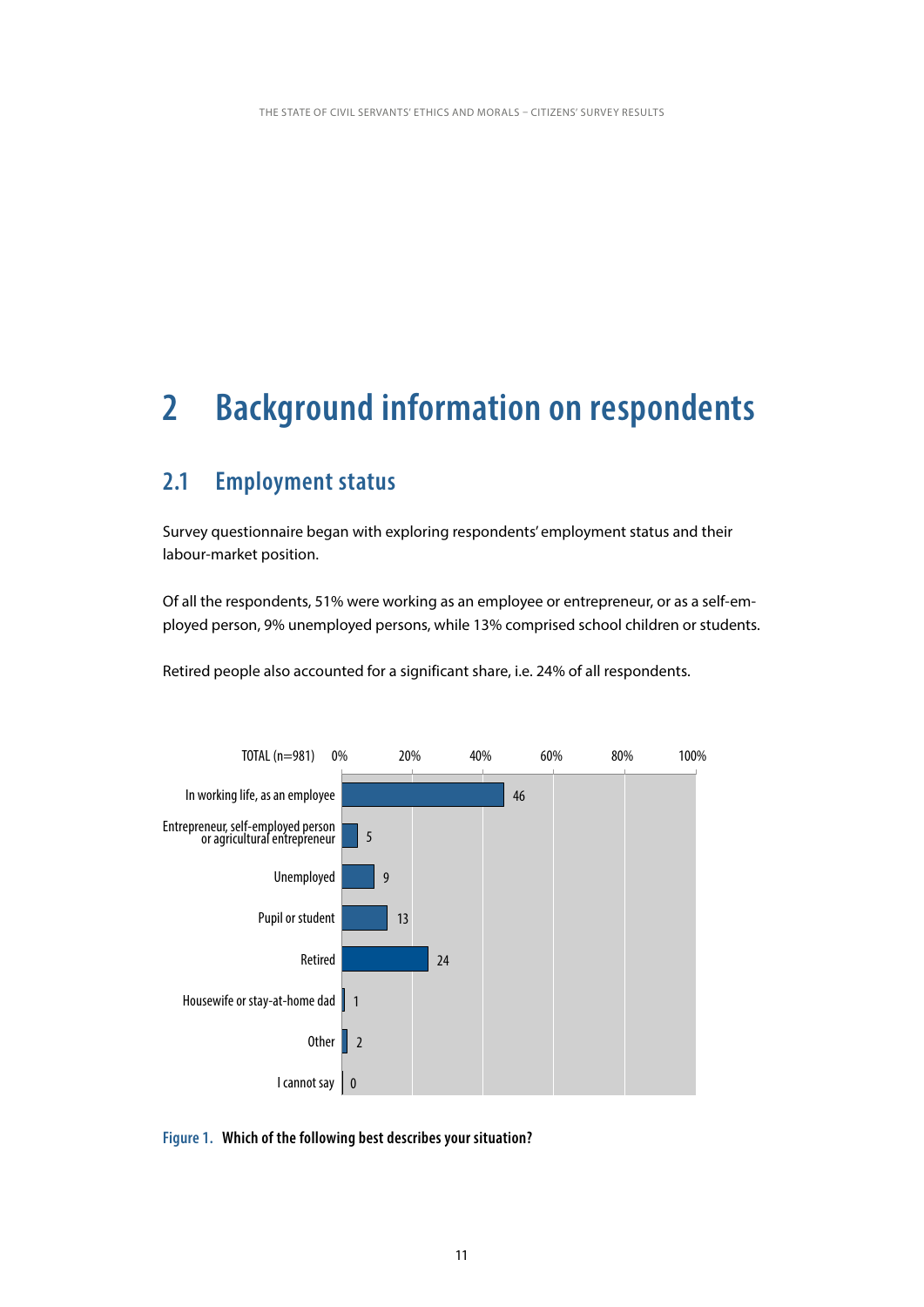#### MINISTRY OF FINANCE PUBLICATIONS 2C/2017

<span id="page-13-0"></span>

**Figure 2. Is your employer...**

Most of the people in working life were employed by an enterprise, with one-fifth of them working for a municipality, parish, or university. 5% of the respondents, worked for an association or organisation, or a club. Central government employees were excluded from the analysis of the results.

### **2.2 Contacts with State administration**

In order to facilitate their answers, respondents were given definitions of the key concepts and their content at the start of the survey. The aim was to ensure that they had a clear idea and understanding of the questions asked in the survey.

These were as follows:

- 1. Central government means ministries and central government agencies and institutions.
- 2. Central government is responsible for maintaining and developing the constitutional state, for securing and evaluating fundamental rights, and for duties related to security. It is also in charge of many international and nationwide duties and for supervising people's equality and the public interest.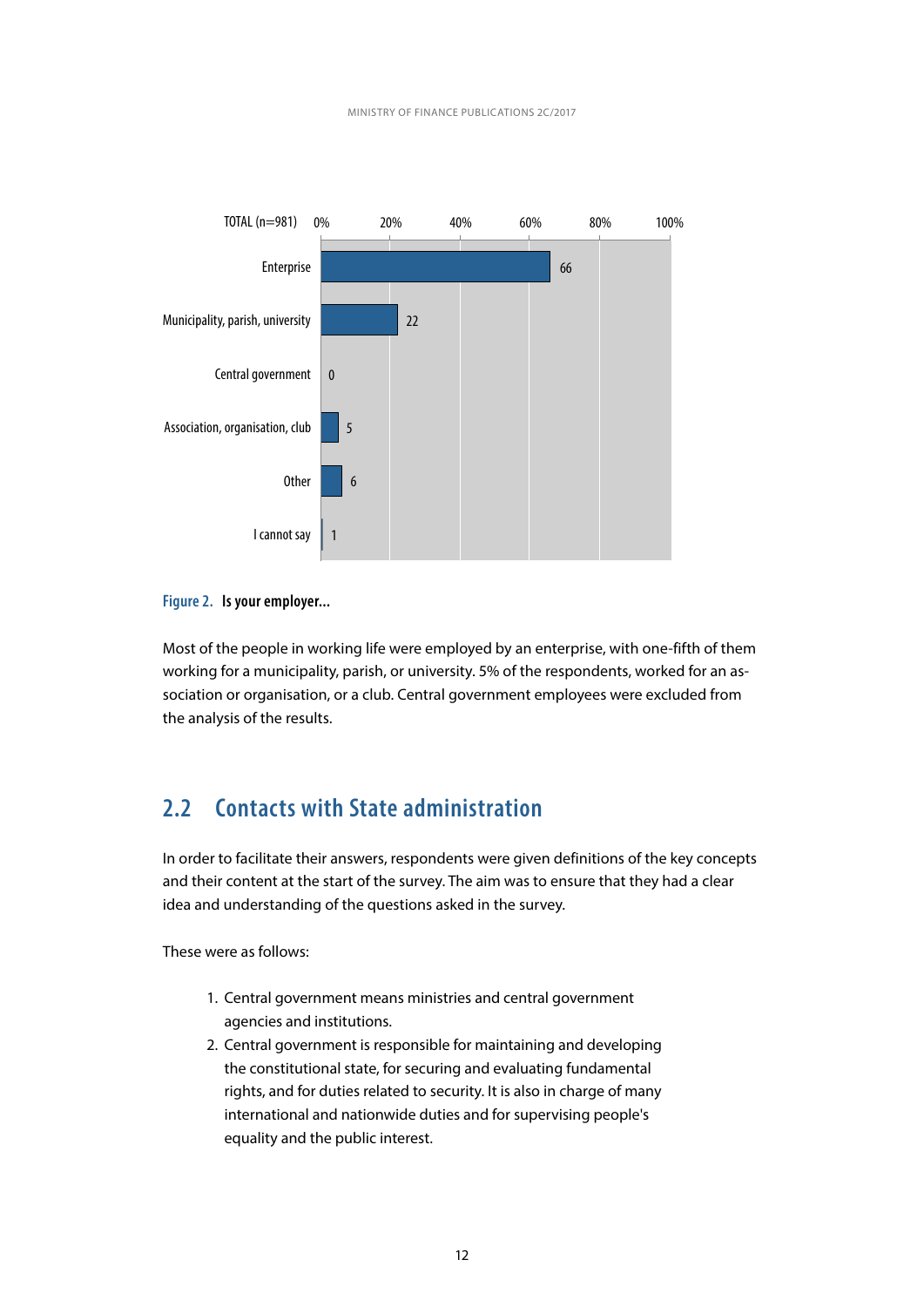- 3. Central government employees, among others, refer to civil servants and public employees working for the central government, e.g. judges, police officers, revenue officials and soldiers.
- 4. Civil service ethics and morals mean that civil servants abide by the law and the principles of good administration. It was also specified that the survey did not deal with the local government or Ministers or Members of Parliament and their activities.



### **Figure 3. Have you or a person close to you been in any contact with the following government authorities in recent years?**

Next, the survey determined the contacts of the respondents or persons close to them with central government authorities in recent years.

Results show that Finnish people or persons close to them have had interacted with the authorities frequently.

Approximately half of all Finns or people close to them have had contacts with the Tax Administration or the police authorities. About a third had interacted with the Finnish Transport Safety Agency or Employment and Economic Development Offices.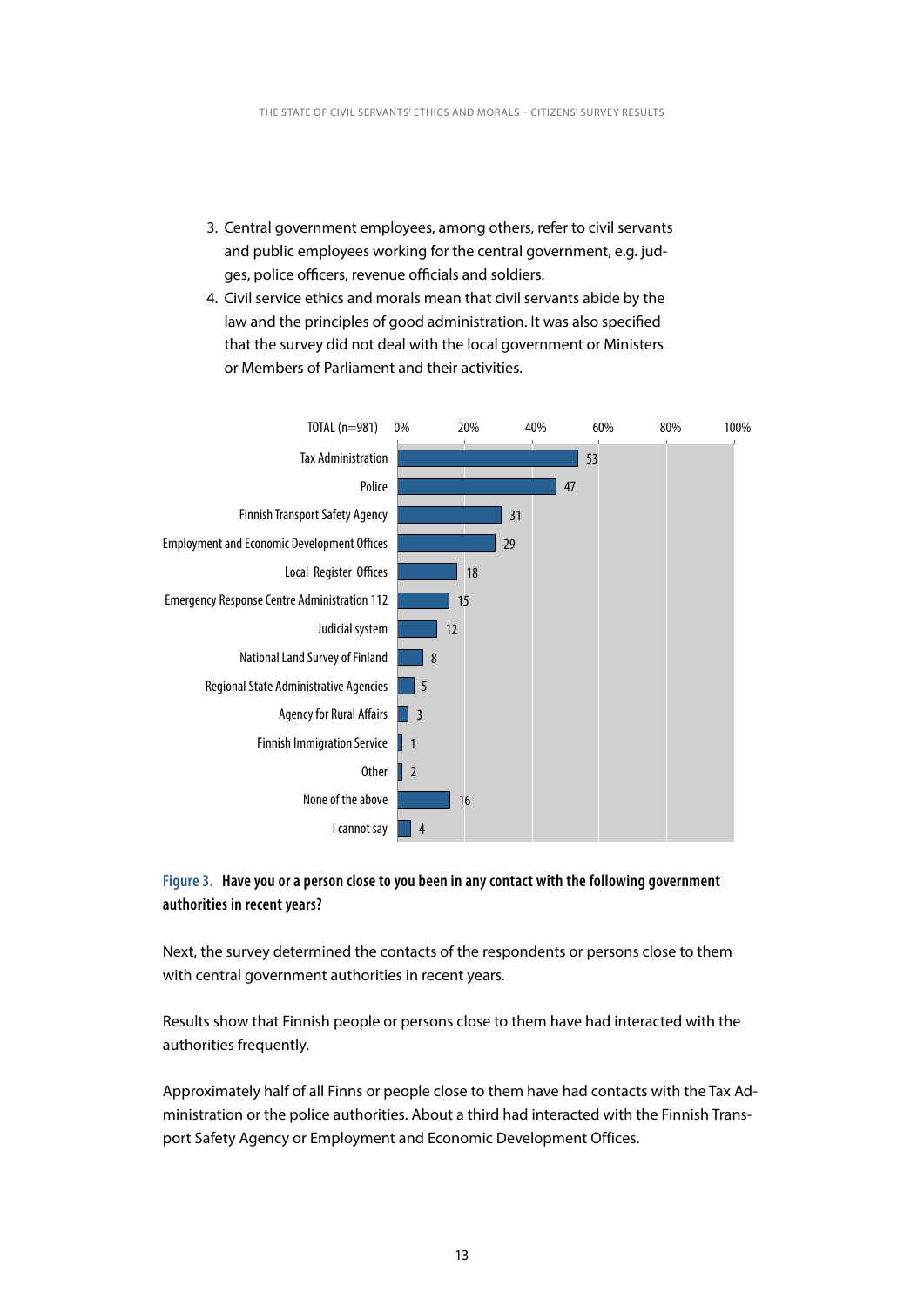The fewest contacts had been with the Finnish Immigration Service, the Agency for Rural Affairs or Regional State Administrative Agencies. Of the respondents or persons close to them, 16% had had no contacts with government authorities.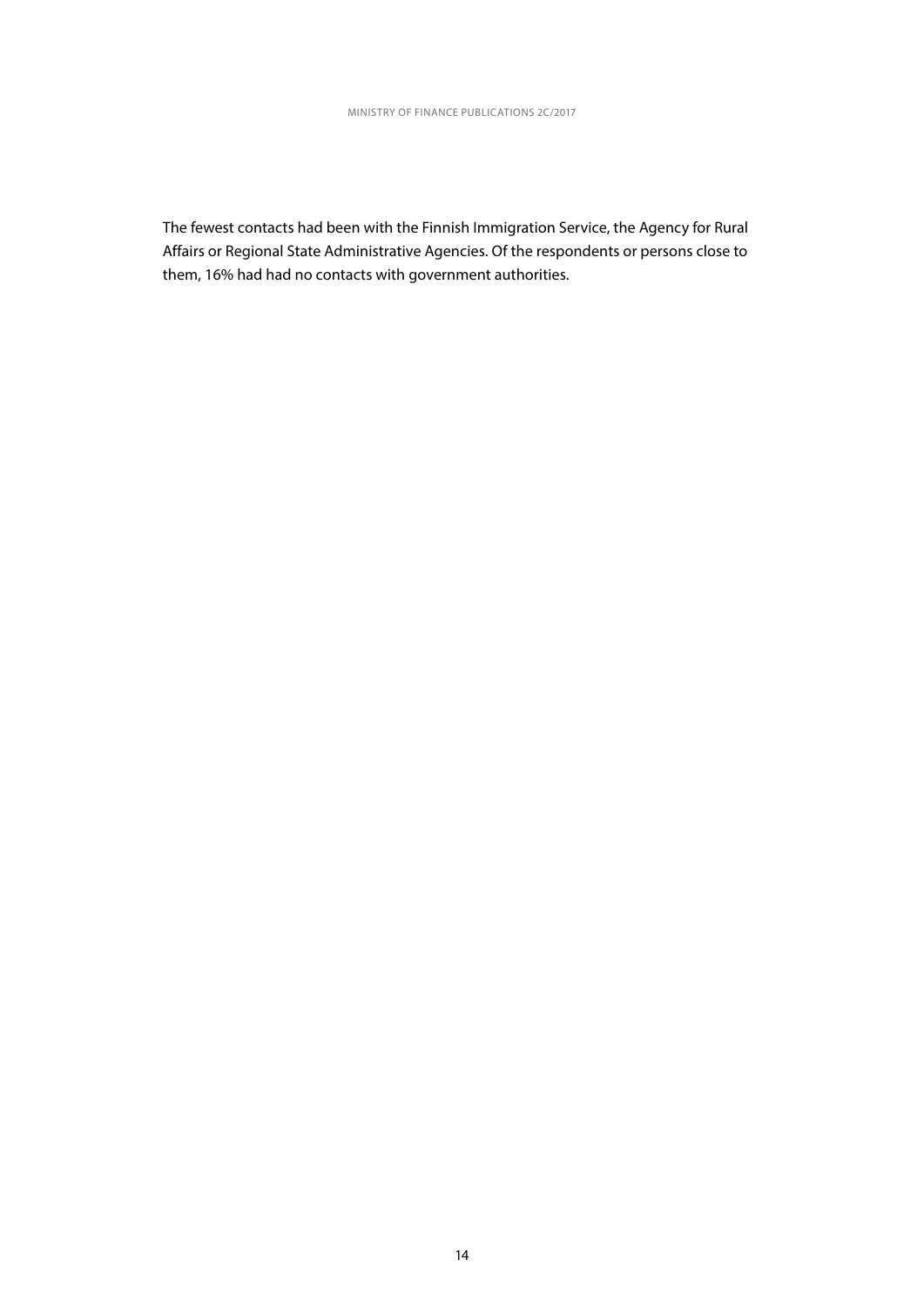## <span id="page-16-0"></span>**3 Values**

## **3.1 The importance and realisation of values**

When the focus shifted to the actual aims of the survey, the respondents were asked to assess how important in their opinion are values related to the activity of different civil servants and public employees, and how well these values are realised in administrative practices.

First, the respondents were asked for the importance of the value, one at a time, and then an assessment of its realisation in the State administration and the activities of civil servants.

In order to minimise the effect of the order of evaluation, the values were asked with a detailed description and in a random order.

To save space, graphic presentations used abridged wordings of the values studied.

In the survey, the unabridged descriptions of the different values were as follows:

- **• General acceptability**: central government employees act in line with public opinion, such that most people can accept their activities and practices
- **• Expertise**: civil servants are competent and services are of a high quality; duties are managed well and matters are prepared and decided on carefully
- **• Service principle**: civil servants act respectfully and assist citizens and other clients
- **• Economic efficiency**: central government aims to reach the goals set for its activities with the lowest costs possible
- **• Impartiality and independence**: decisions made by civil servants can be justified objectively and in terms of the subject matter, they act independently and in line with the public interest, without any inappropriate external influence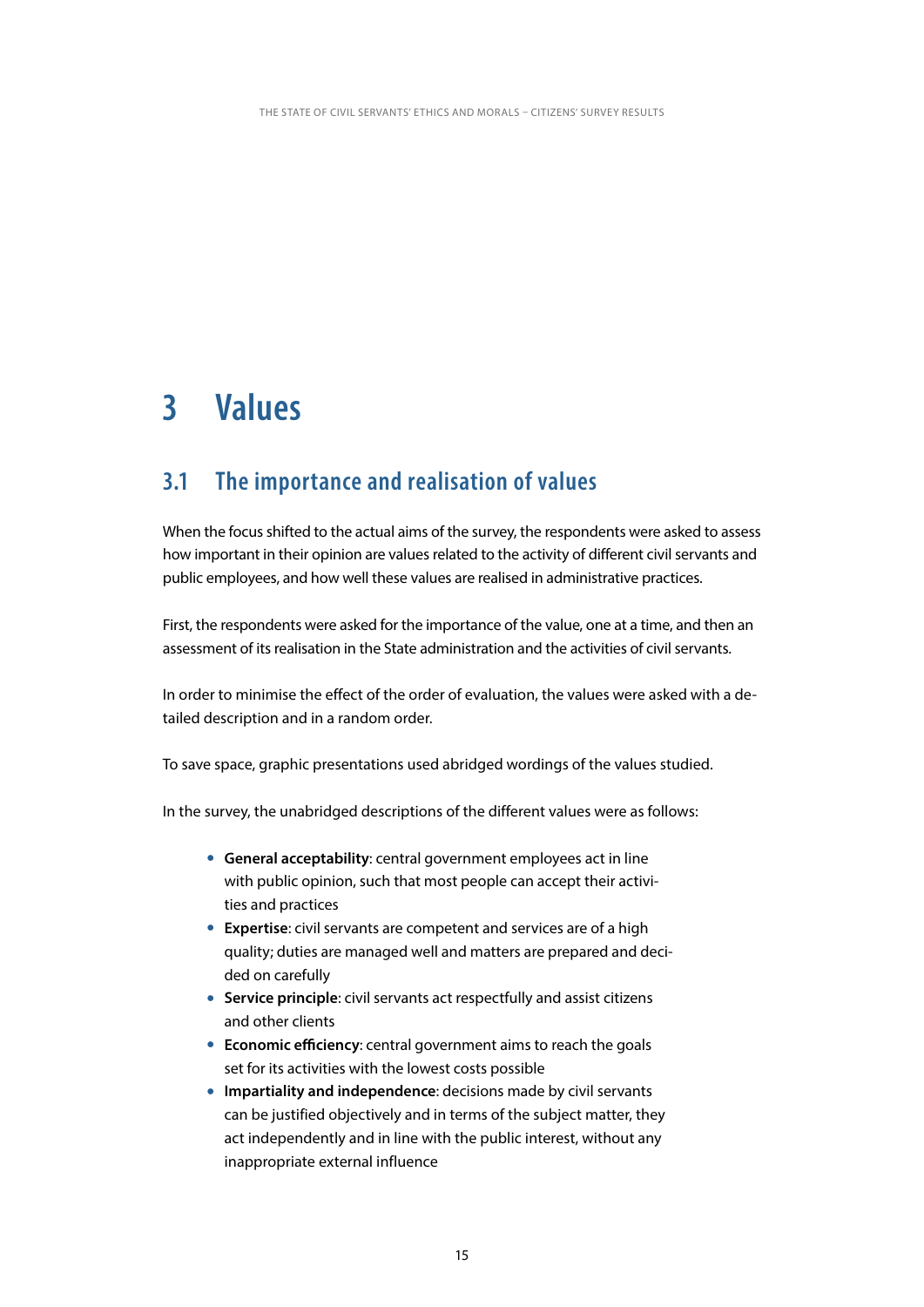- **• Openness**: civil servants act openly and transparently without concealing
- **• Effectiveness**: civil servants' actions and work are effective, and attention is focused on results
- **• Rule of law and responsibility**: civil servants act according to laws and statutes, and they are responsible for the lawfulness of their official actions
- **• Equality**: civil servants treat all citizens fairly, provide services in both national languages and promote equality among sexes
- **• Dedication**: civil servants perform their tasks with dedication and diligence
- **• Trust**: people can trust that the authorities always promote the public interest and increase people's trust of one another
- **• Innovativeness**: central government employees try new ways of working boldly

On a scale from 1 to 4, the average for all values is 3.58. This indicates that the values listed in the study are important for Finnish people.

When values related to the actions of civil servants are sorted in order of importance, the following take the lead and are deemed very important: trust, impartiality and independence, rule of law and responsibility, expertise, and service principle (see Figure 4).

Of the values studied, the least important is innovativeness of operation, but even this is deemed very important or fairly important by 71% of Finns. However, a fifth of respondents assessed that the innovativeness is not important in the activities of civil servants.

Economic efficiency of operation is also at the bottom end on the list of important values, being second to last. It is not deemed important by 16% of the respondents, but slightly over one-third of Finns find it very important and 43% fairly important. With good reason, even these values that came in last in the comparison can be regarded as fairly important matters, at least, in the actions of civil servants.

Values that rise to the top of the importance comparison are characterised by a high degree of unanimity on them and there are no significant differences specific to a group of respondents in their background. These matters are important for both women and men, respondents of different ages regardless of their place of residence, education, income level or political views. Instead, values that come at the bottom of the comparison and can be assessed as fairly important are the ones that divide the respondents' opinions.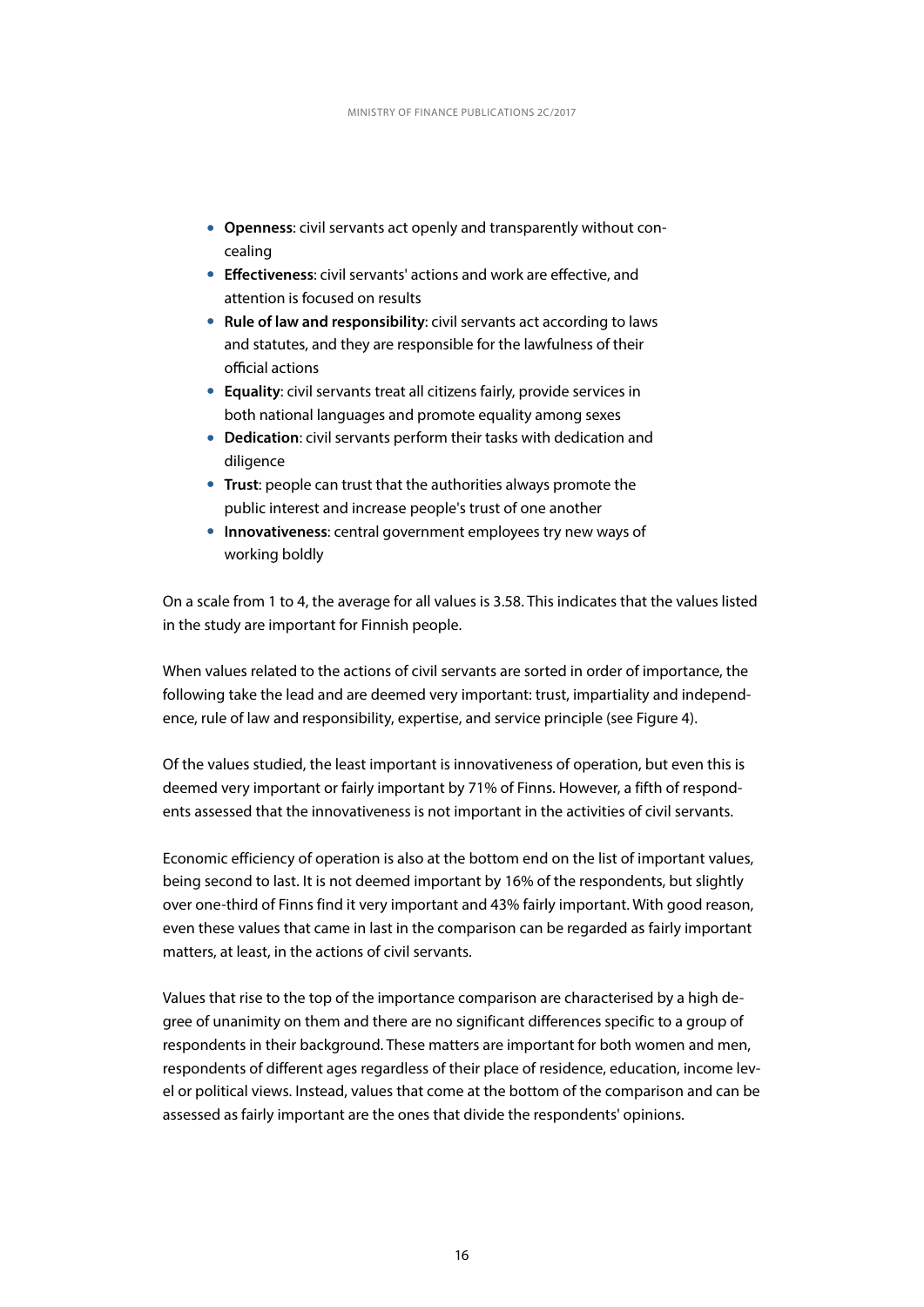

#### **Figure 4. In your opinion, how important are the following values?**

Innovativeness of operation is equally important for men and women, and importance assessments among different age groups do not diverge significantly, either. The same applies to comparisons made in terms of education, occupational groups, place of residence, and income. On the other hand, supporters of the National Coalition Party of Finland ("KOK") and also of the Centre Party of Finland ("KESK") regard innovativeness as a much more important value in the actions of civil servant than supporters of the Left Alliance ("VAS") or of the Finns Party ("PS").

Although women and men find the economic efficiency of operation to be equally important, finding it important increases with the respondent's higher age. The youngest respondents deem economic efficiency as clearly less important than those over 65 years.

The situation is the same when the importance of economic efficiency is reviewed according to the gross income of the respondent's household. In the highest income bracket, those who earn more than EUR 85 000 per year find economic efficiency clearly more important than among those who earn the least (household's gross income of less than EUR 20 000 per year).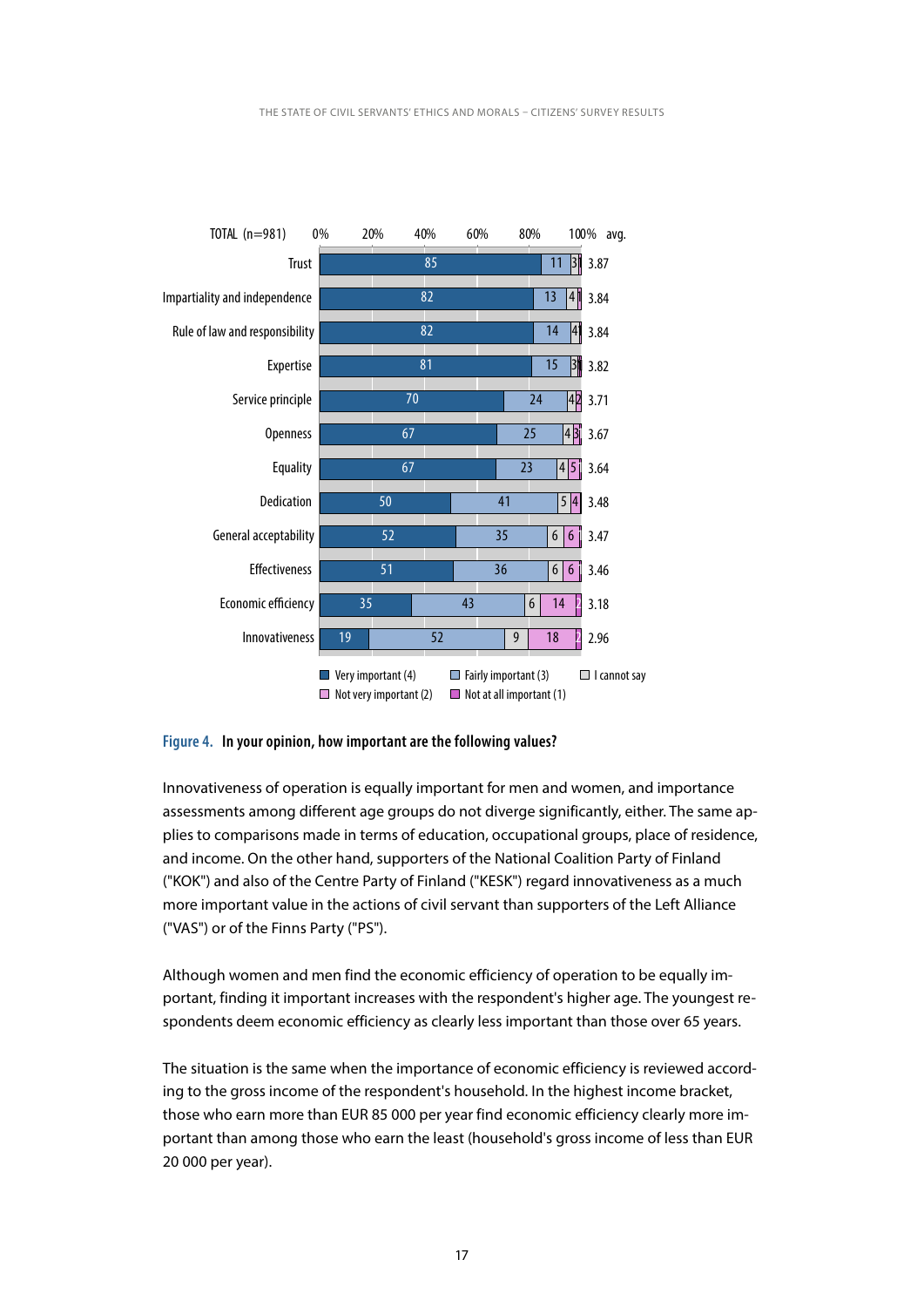The differences are also large when looked at in terms of support for political parties. Economic efficiency is clearly the least important for supporters of the Left Alliance and also the Green League, and most important for supporters of the National Coalition, the Centre Party, and the Finns Party.

The importance of operational effectiveness also increases with the respondent's higher age. There is a large difference in the evaluations of the youngest and the oldest respondents. People in leading positions and senior salaried employees value effectiveness more than junior salaried employees or pupils and students.

Effectiveness is least important for Left Alliance supporters. It is clearly most important for supporters of the Centre Party, the National Coalition, and also the Social Democratic Party of Finland ("SDP").

As expected, assessments on the realisation of different values in the actions of state civil servants are at a lower level than the importance evaluations. By way of generalisation, one can say that the values studied are deemed important but, in practice, they are realised only fairly well.

In the survey, the average for the realisation of all the values was 2.54 on a scale of 1 to 4.

According to Figure 5, there are large differences in the levels of realisation of the various values.

The rule of law and responsibility is estimated to be realised best, either very well or fairly well among 68% of the respondents. A fifth of the citizens evaluate that the rule of law and responsibility has been realised fairly or very poorly.

General acceptability of activity and the expertise of civil servants also rise among the three best-realised values.

Respondents assess that innovativeness of operation, economic efficiency and openness are realised the poorest in the actions of civil servants. With all these subjects, the result has a negative tone: there are less positive responses (very good or fairly good) than critical responses (very poor or fairly poor). The estimate on operational effectiveness is also low. Even there, negative assessments (45%) outnumber positive ones (34%).

The general acceptability of activity is deemed by pupils and students to be best realised, that is by the youngest respondents aged 15–29 years, and those with an academic education. Its realisation is doubted most by entrepreneurs and supporters of the Finns Party.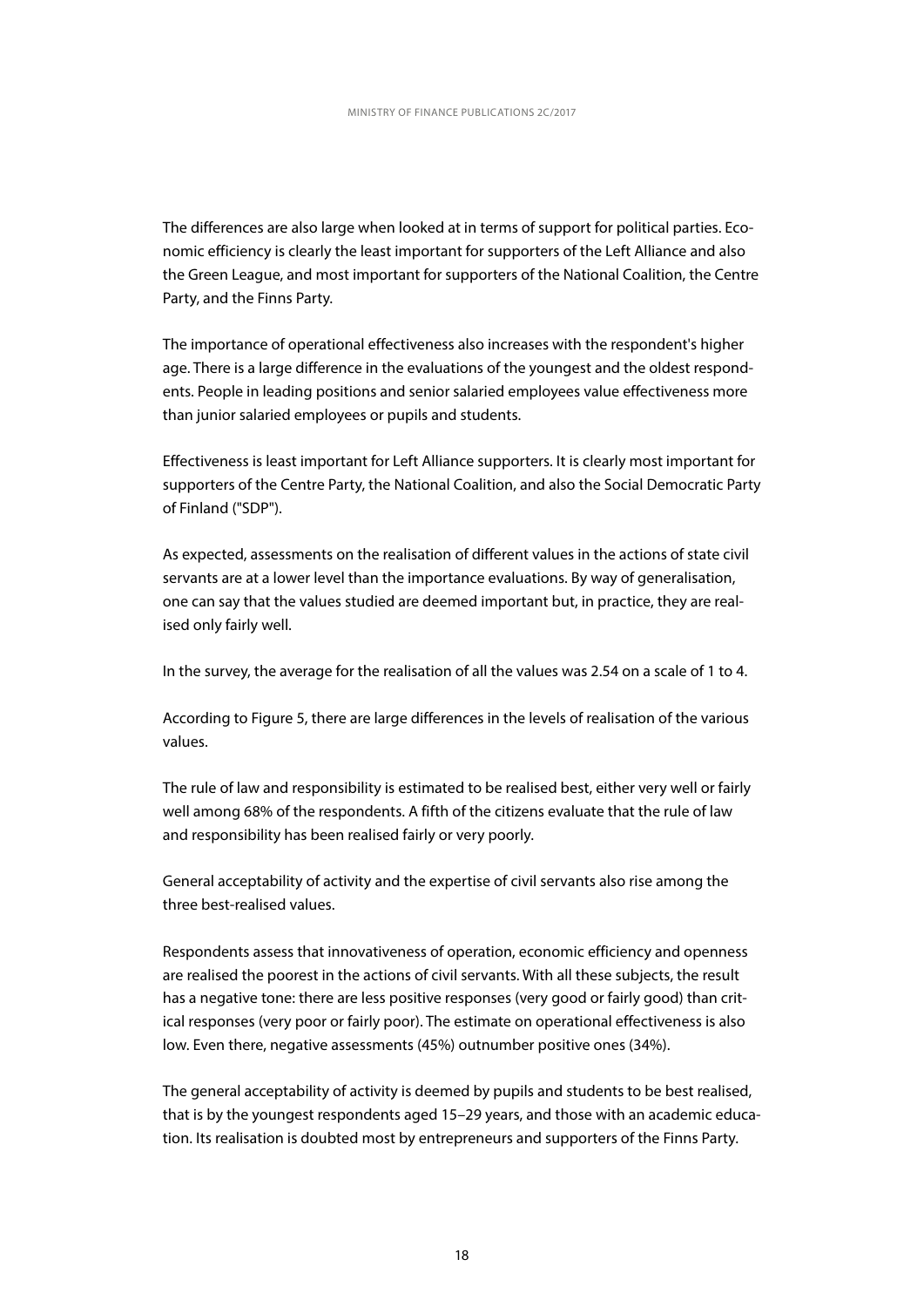

**Figure 5. In your opinion, how well are the following values realised in the actions of civil servants?**

For the most part, the same respondent groups believe or do not believe in the realisation of the rule of law or expertise in the civil servants' activity.

Evaluations on the realisation of equality in State administration activity are lowest in the oldest age groups and among those living in rural areas. Pupils and students, and supporters of the National Coalition and the Centre Party have the most faith in the realisation of equality, whilst SDP supporters are more doubtful of this than supporters of other parties.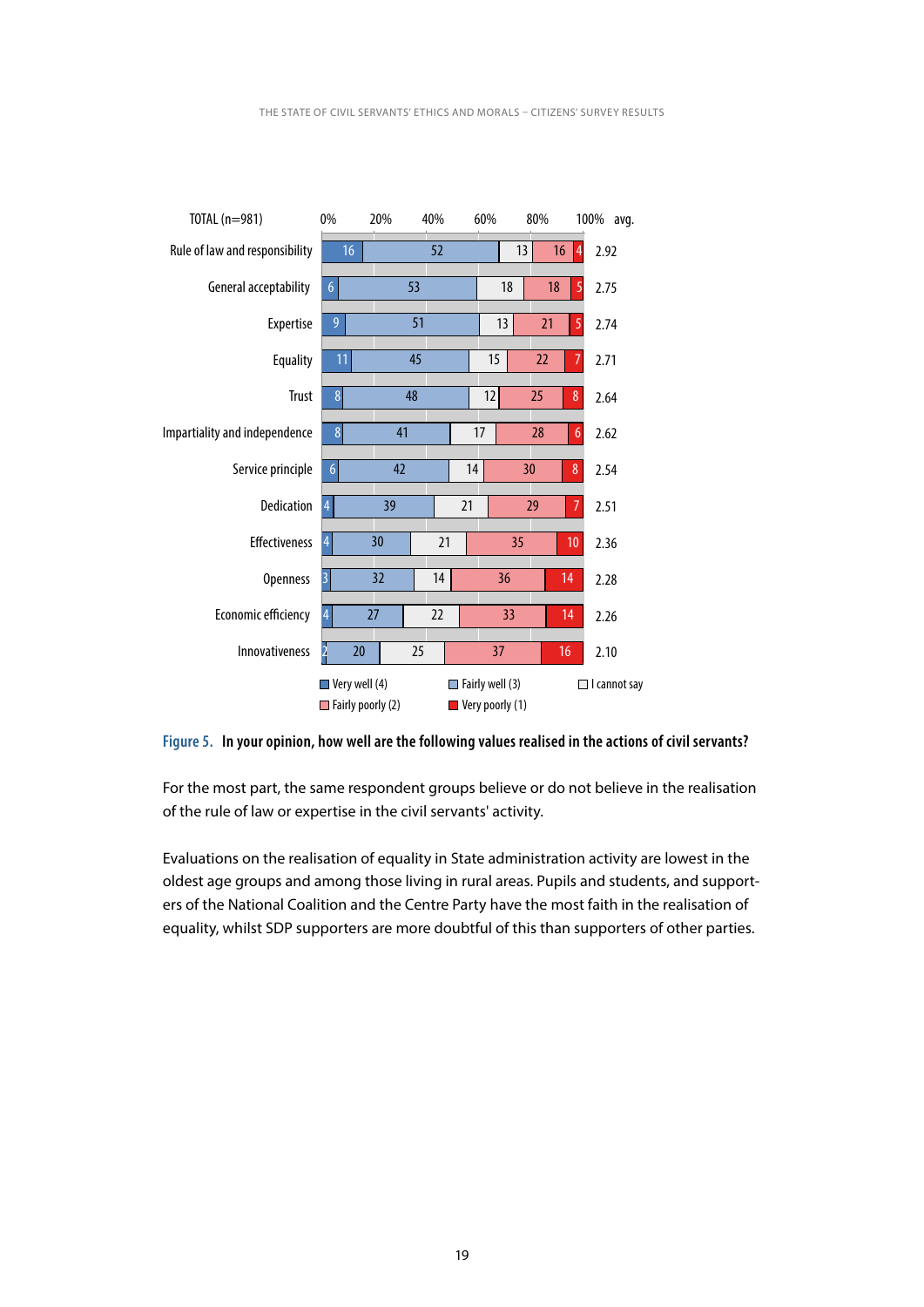

**Figure 6. The importance and realisation of values in State administration** 

When the averages of importance and realisation assessments of the different values are placed side by side (Figure 6), one can see that the proportional difference between importance and realisation is highest in the realisation of openness, trust, impartiality and independence, and the service principle.

The difference between expectations and their realisation is also visible in the four-fold diagram (Figure 7). From it, one can also deduce which values are such that particular attention should be paid to their realisation from the citizens' perspective.

Openness of activity, on the left, is the factor where the relationship between importance and realisation is the most crucial. It is also joined by impartiality and independence, and trust.

Based on data, the strongest value is the rule of law and responsibility. It is followed by expertise and equality with slightly weaker results.

Secondary areas of development include effectiveness, dedication, innovativeness and economic efficiency.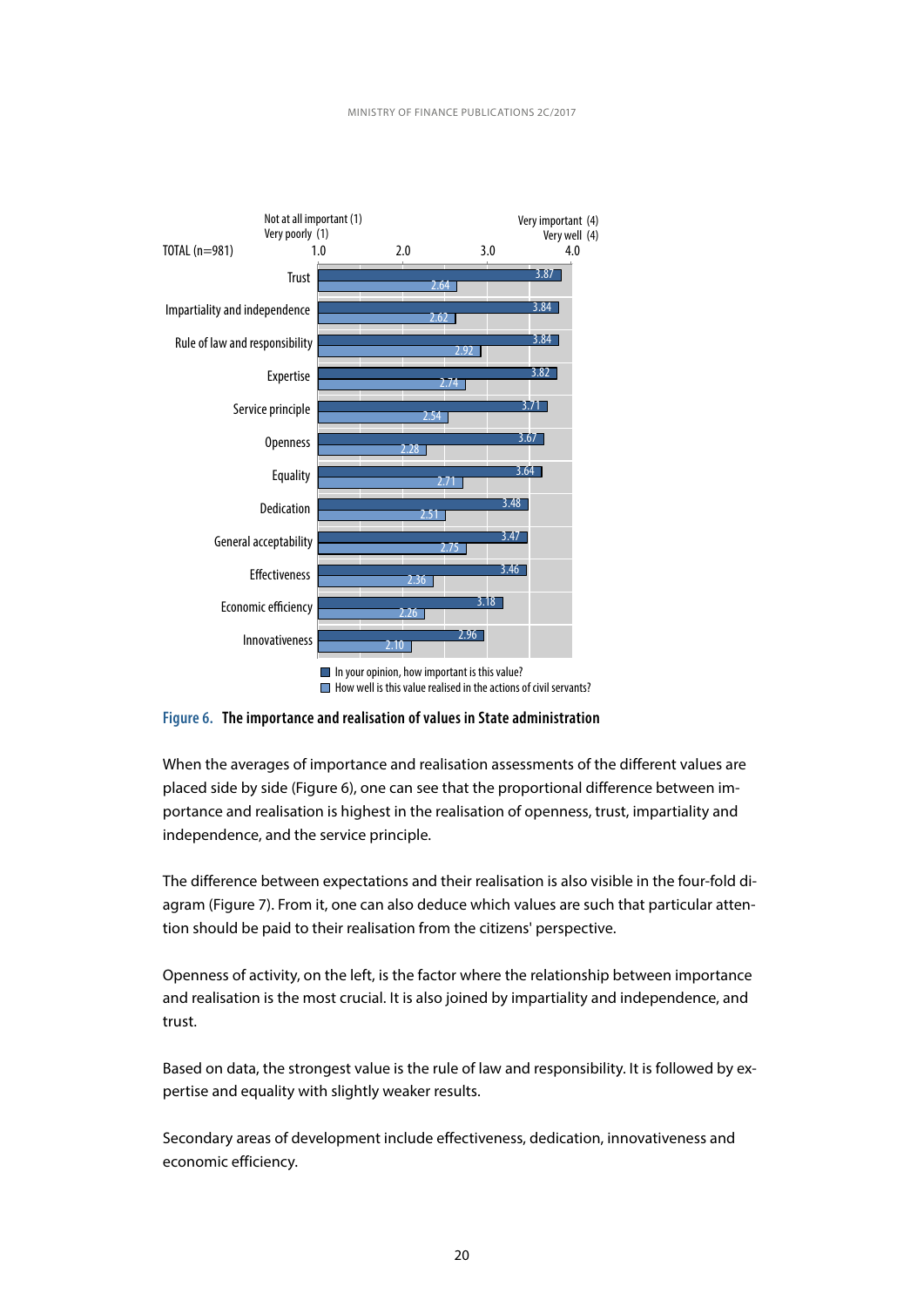<span id="page-22-0"></span>

**Figure 7. Evaluate the importance of the following values and their realisation in the State administration. In your opinion, how important is this value?**

### **3.2 Core values in State administration**

Next, the respondents were able to assess the values they recently reviewed from the perspective of which they would like to elevate as the core values of the State administration. Each respondent was asked to choose, in random order, no more than five values they deemed most essential.

The assessments distinguish a clear top group of four values. The most important values for citizens are trust, impartiality and independence, expertise, and the rule of law and responsibility.

When core values were selected, innovativeness of operation, dedication, general acceptability of activity, economic efficiency, and operational effectiveness came in last.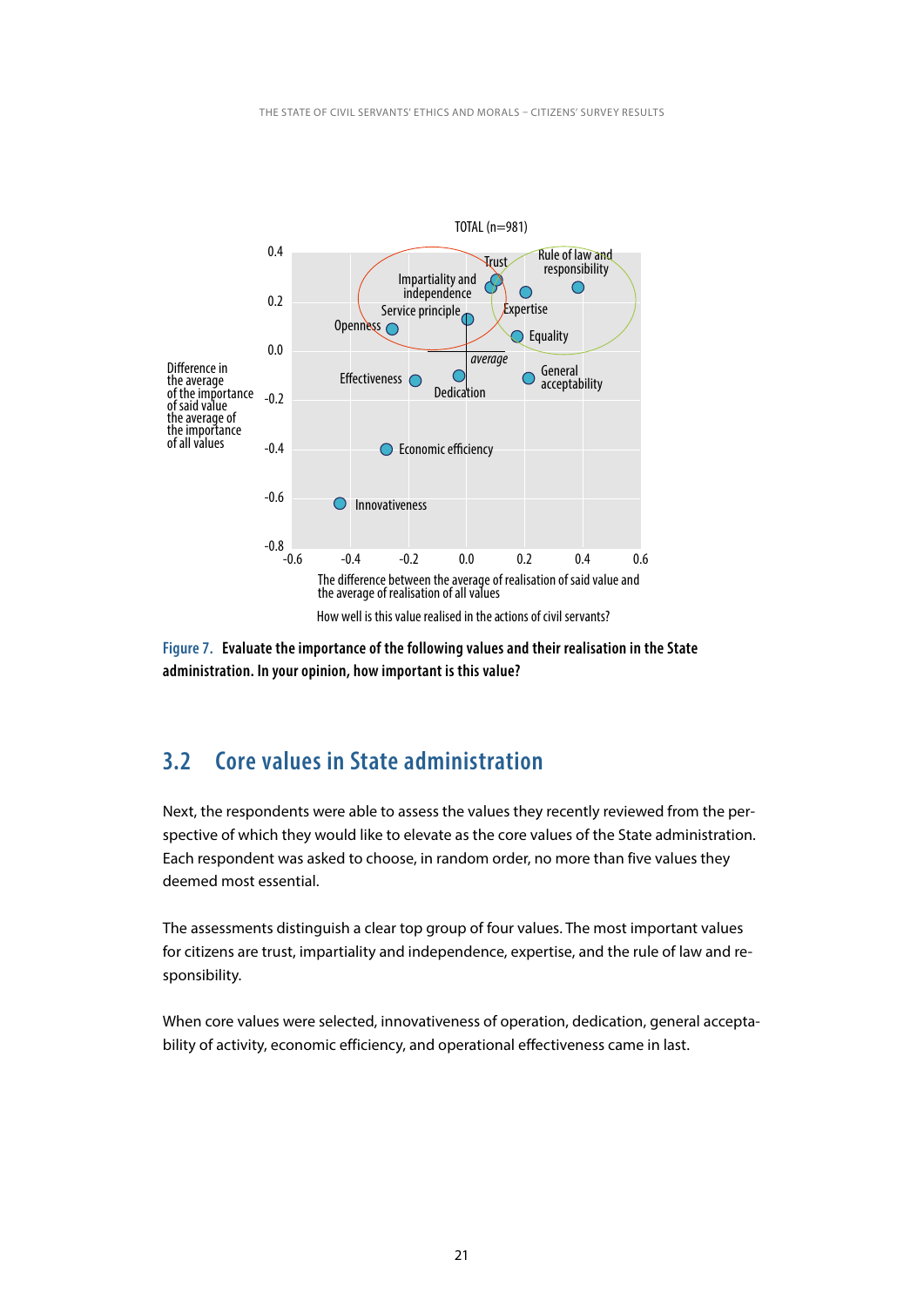#### MINISTRY OF FINANCE PUBLICATIONS 2C/2017

<span id="page-23-0"></span>

**Figure 8. Which of the aforementioned values would you elevate as the core values of the State administration? Please select no more than five values that you find most essential.**

### **3.3 Values that are realised very well**

Respondents were also asked to assess whether one or several of the matters reviewed were realised so well that the state of affairs could even be slightly applauded.

The assessments received are fairly low in terms of the percentages. The highest place is taken by the rule of law and responsibility, only applauded by 13% of Finns. It is followed by expertise, equality, impartiality and independence, and trust, which are positively emphasised by 8–5% of the respondents.

Indeed, one can note that Finns are quite reserved or even critical when evaluating whether matters worth praising or applauding can be found in the State administration.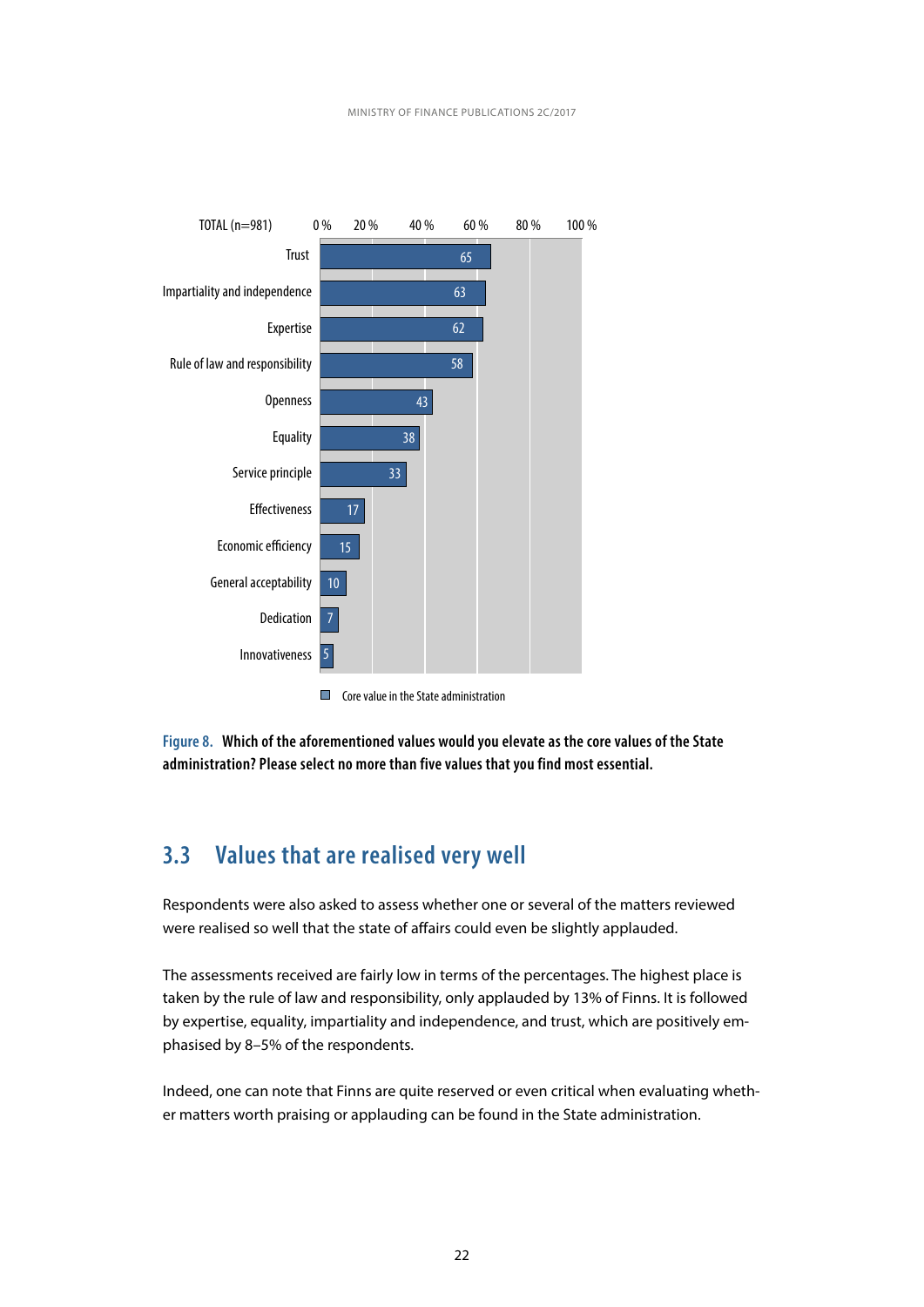<span id="page-24-0"></span>

Figure 9. Is one or several values realised so well that the matter could even be slightly applauded?

### **3.4 Values that are at a worrisome level**

After the respondents had assessed values that were realised well, they were further asked to evaluate if the present state of some value(s) was such that there was reason for concern, or that required quick action.

When the direction of the questions is changed and the position becomes a search for negative aspects, the level of the evaluations rises. Thus, it appears that respondents are more sensitive to seeing negative things in the State administration than those that should be applauded.

According to the respondents, the realisation of openness (28%) and trust (22%) in the activities of civil servants would require quick action most often. The next most frequent matter raising concern is the state of impartiality and independence (16%), expertise (15%), the service principle (14%), and effectiveness in the State administration (14%).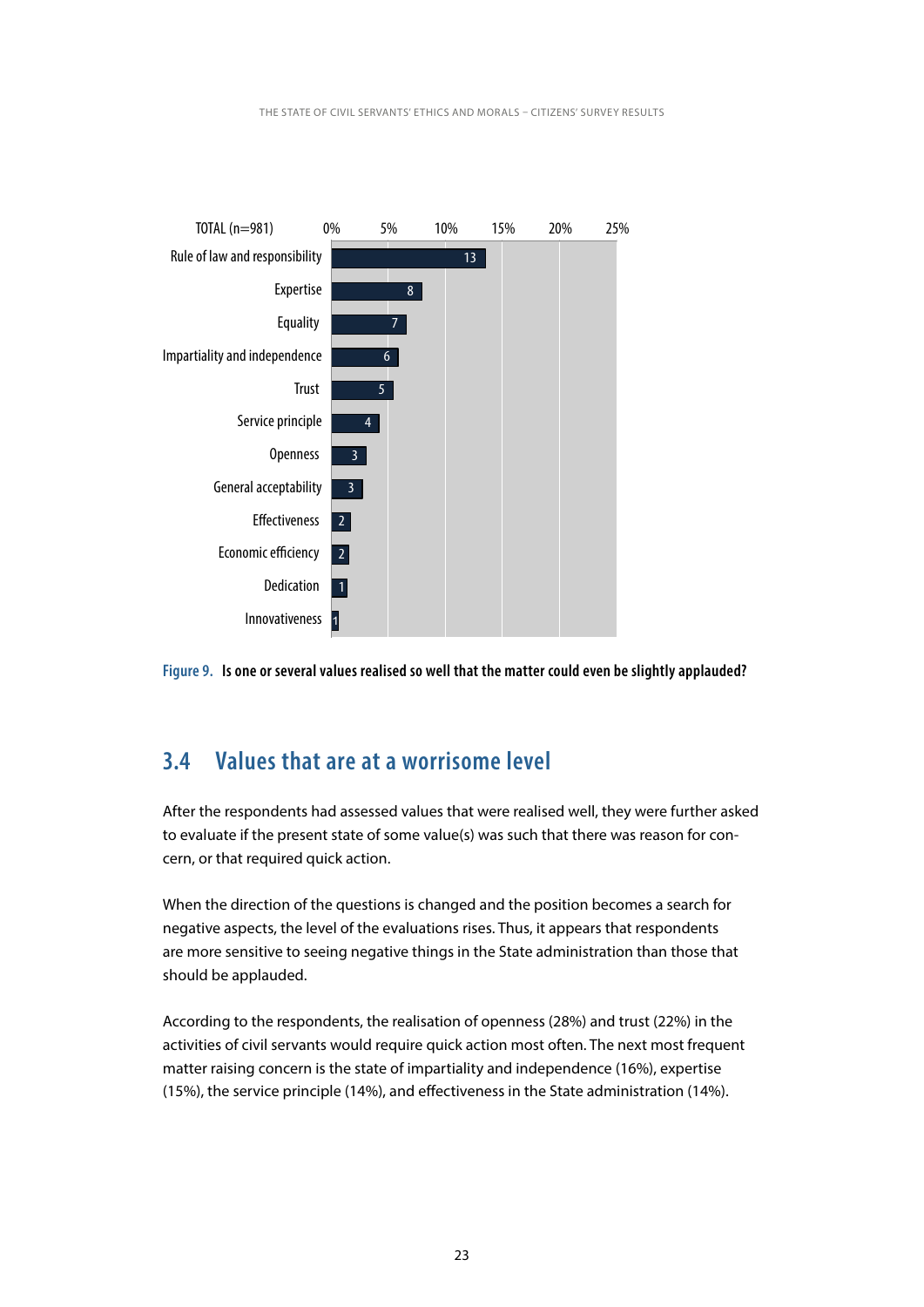#### MINISTRY OF FINANCE PUBLICATIONS 2C/2017

<span id="page-25-0"></span>

**Figure 10. In your opinion, is the present state of some value(s) such that there is reason for concern or that it requires quick action?**

## **3.5 Overall review of values**

When the results are combined according to how often each of the values was selected as a core value, a value worth applauding, or as a value whose realisation gives reason for concern, the following overall result is obtained.

Figure 11 combines three different 'extreme evaluations' and supports the previous fourfold analysis that used a direct cross-review of the importance and realisation of the values, on the basis of their averages. The present result highlights three values where the combination of importance (core value), excellent level (a value worth applauding) and a critical level (requires quick action) is more sensitive than the others. These include trust, openness and impartiality and independence. The next most sensitive value is expertise. From this perspective, strengths include the rule of law and responsibility, as well as equality.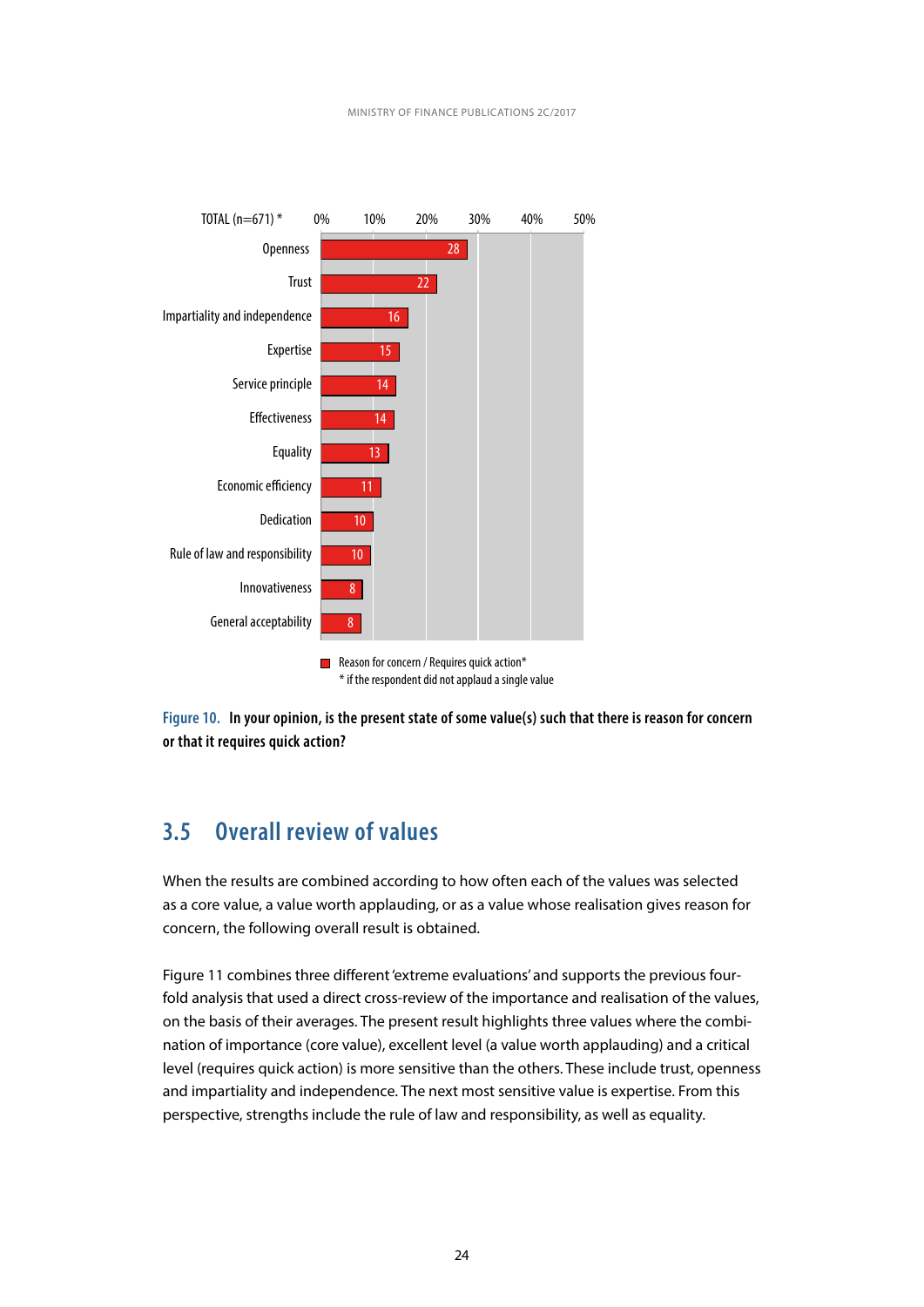

**Figure 11. Overall review of values in State administration**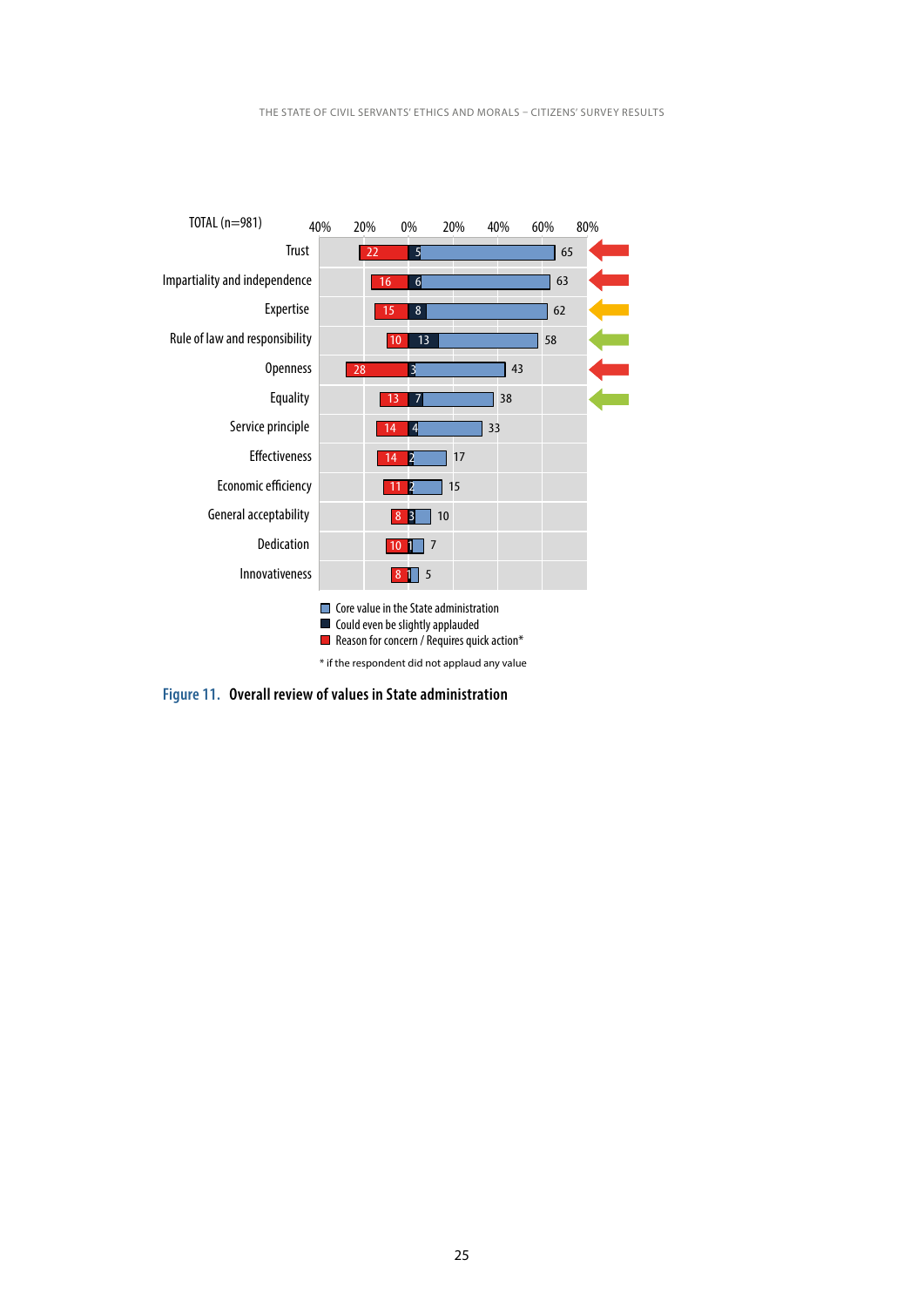## <span id="page-27-0"></span>**4 State of civil service ethics and morals**

## **4.1 Overall assessment of the state of civil service ethics and morals**

According to a fairly thorough evaluation of the various values from different perspectives, the respondents were asked for an overall assessment of the state of Finnish civil service ethics and morals in the State administration.

On the whole, the situation is deemed to be fairly good. More than half of the respondents (54%) found the state of civil service ethics and morals to be very good or fairly good. The situation was deemed very poor by 3% of the respondents, and one in ten thinks it is fairly poor.

Respondents with neither a positive nor negative opinion account for slightly more than a quarter (27%) of respondents.

Although the overall tone of the result is a positive one, it includes a trace of dissatisfaction, too.

There is no significant difference between women's and men's assessments on the overall state of civil service ethics and morals. In terms of age cohorts, the best assessment is submitted by respondents 15–29 years and over 65 years of age. The rating is worst among 30–45 year olds.



**Figure 12. The present state of civil service ethics and morals in State administration**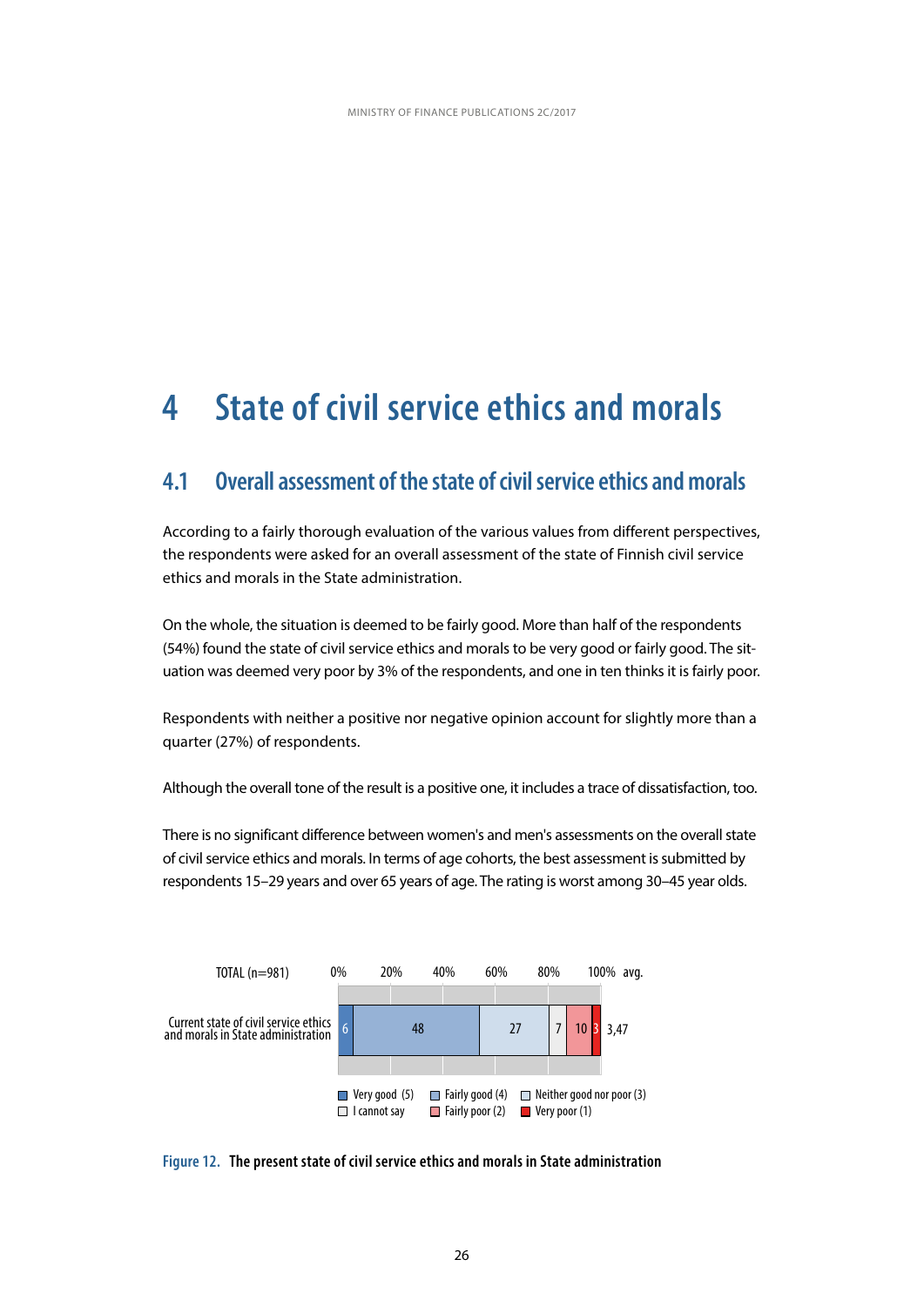The higher the education that a respondent has, the better the assessment of the overall state of ethics; the evaluation is clearly best among those with an academic education and worst among those with a basic-level education.

Of the different occupational groups, workers and entrepreneurs give the lowest score while pupils and students and junior salaried employees give the highest score.

With regard to the various parties, supporters of the Social Democratic Party, the Green League and the Left Alliance gave an assessment on a par with the assessment of the overall state of civil service ethics and morals. The best rating is given by supporters of the National Coalition and the Centre Party.



The result is clearly the lowest among supporters of the Finns Party.

**Figure 13. The present state of civil service ethics and morals in State administration, by background factors**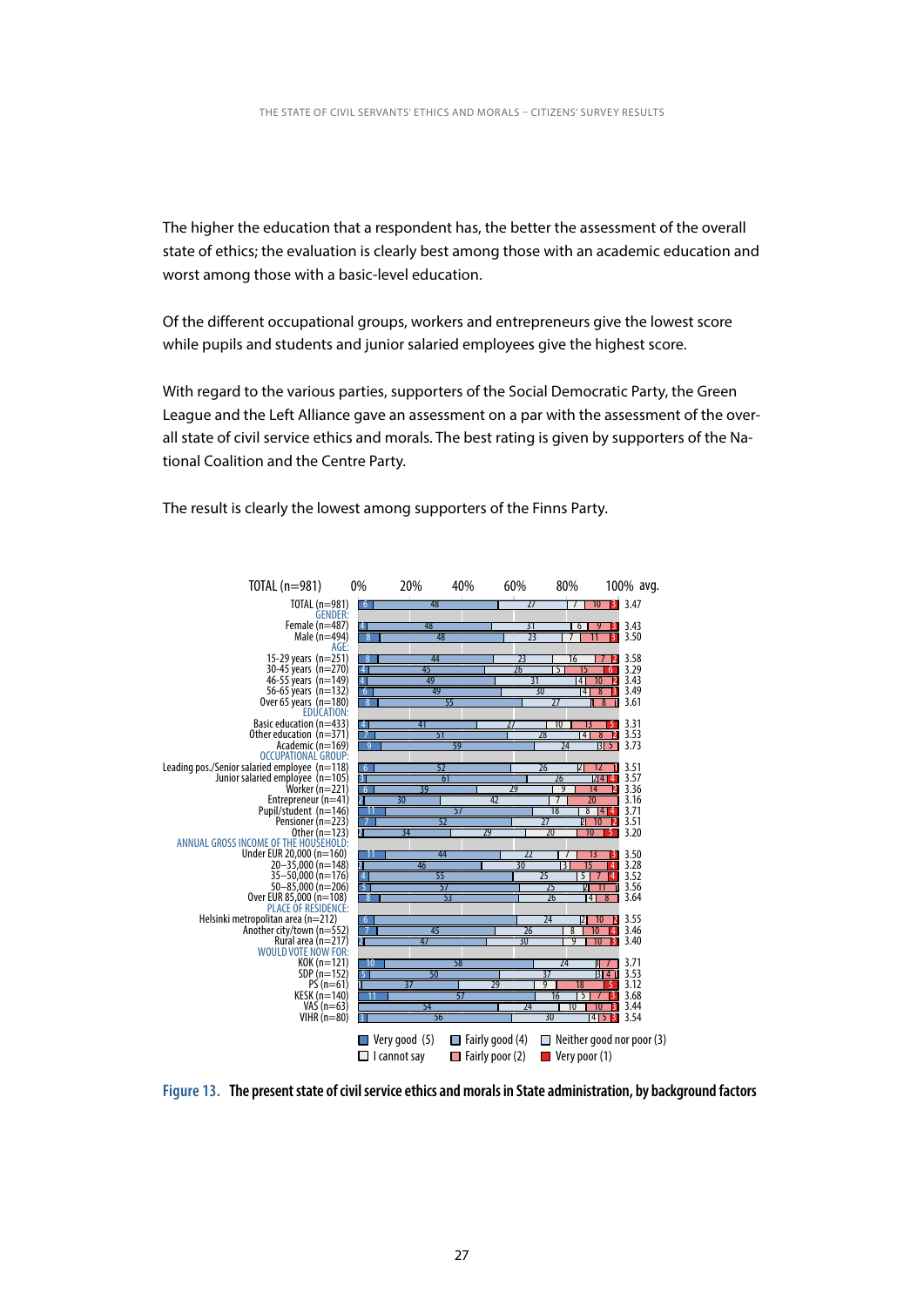## <span id="page-29-0"></span>**4.2 State of civil service ethics compared with the situation in the early 2000s**

Respondents were also asked to express their opinion on the present state of civil service ethics in the State administration, in comparison to the situation in the early 2000s. They were asked whether the situation now is better or worse than approximately 15 years ago.

According to Figure 14, a third of the respondents found the situation to be the same as in the early 2000s. The state of ethics was deemed to have improved by a 23% of respondents while 19% thought that the situation has deteriorated.

This question was considered fairly difficult, as 25% of the espondents could not provide an assessment.

All in all, citizens found that the situation has remained unchanged, or perhaps it has improved a little bit.



#### **Figure 14. Present state of civil service ethics in State administration compared with the early 2000s**

The most positive evaluation on the trend of the situation came from the youngest and oldest age groups, people with an academic education, pupils and students, retired persons and supporters of the SDP, the National Coalition and the Centre Party.

The trend was seen as negative by respondents aged 30–55 years, while the other groups remained in between these extremes.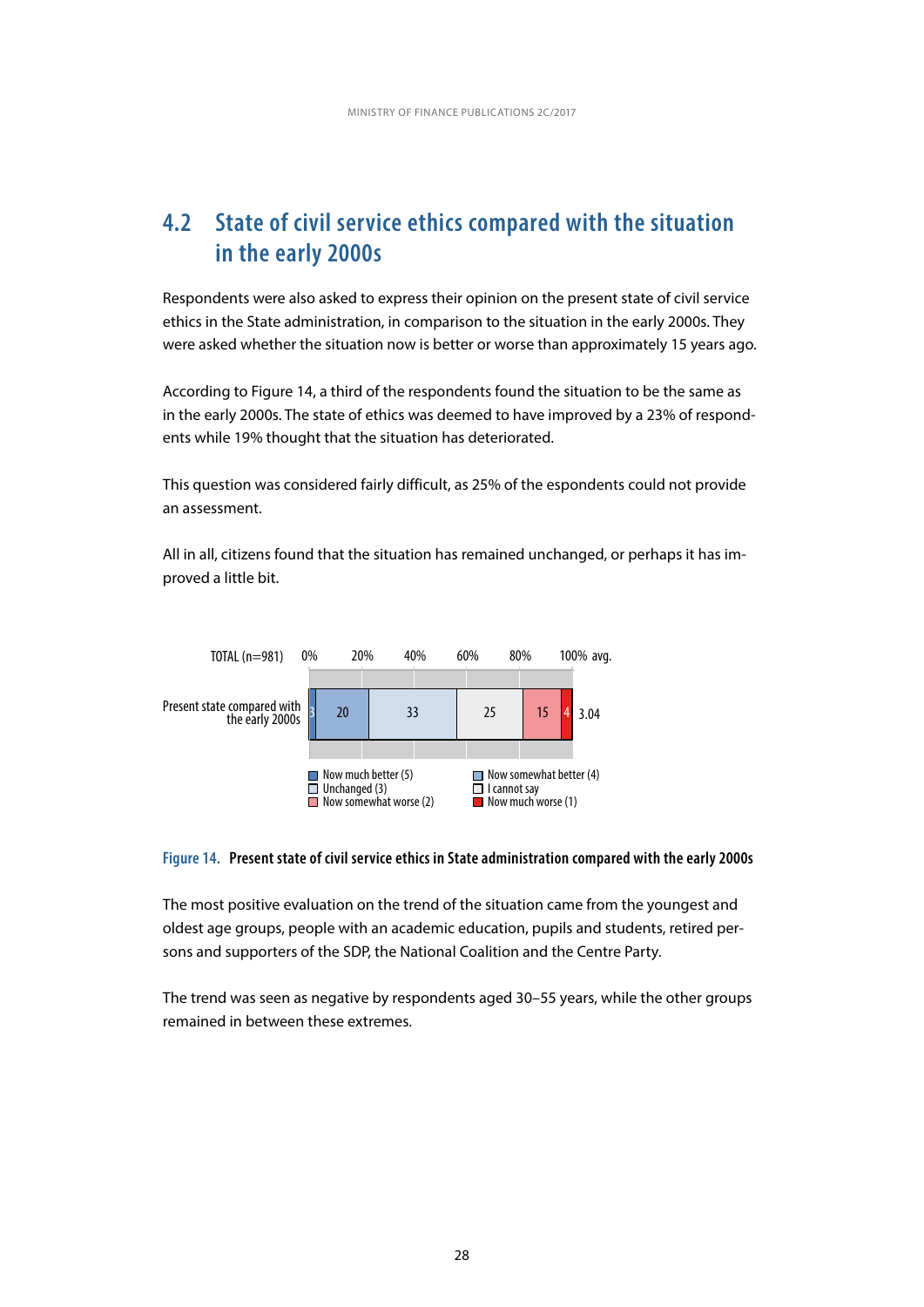

**Figure 15. Present state of civil service ethics in State administration compared with the early 2000s, by background factors**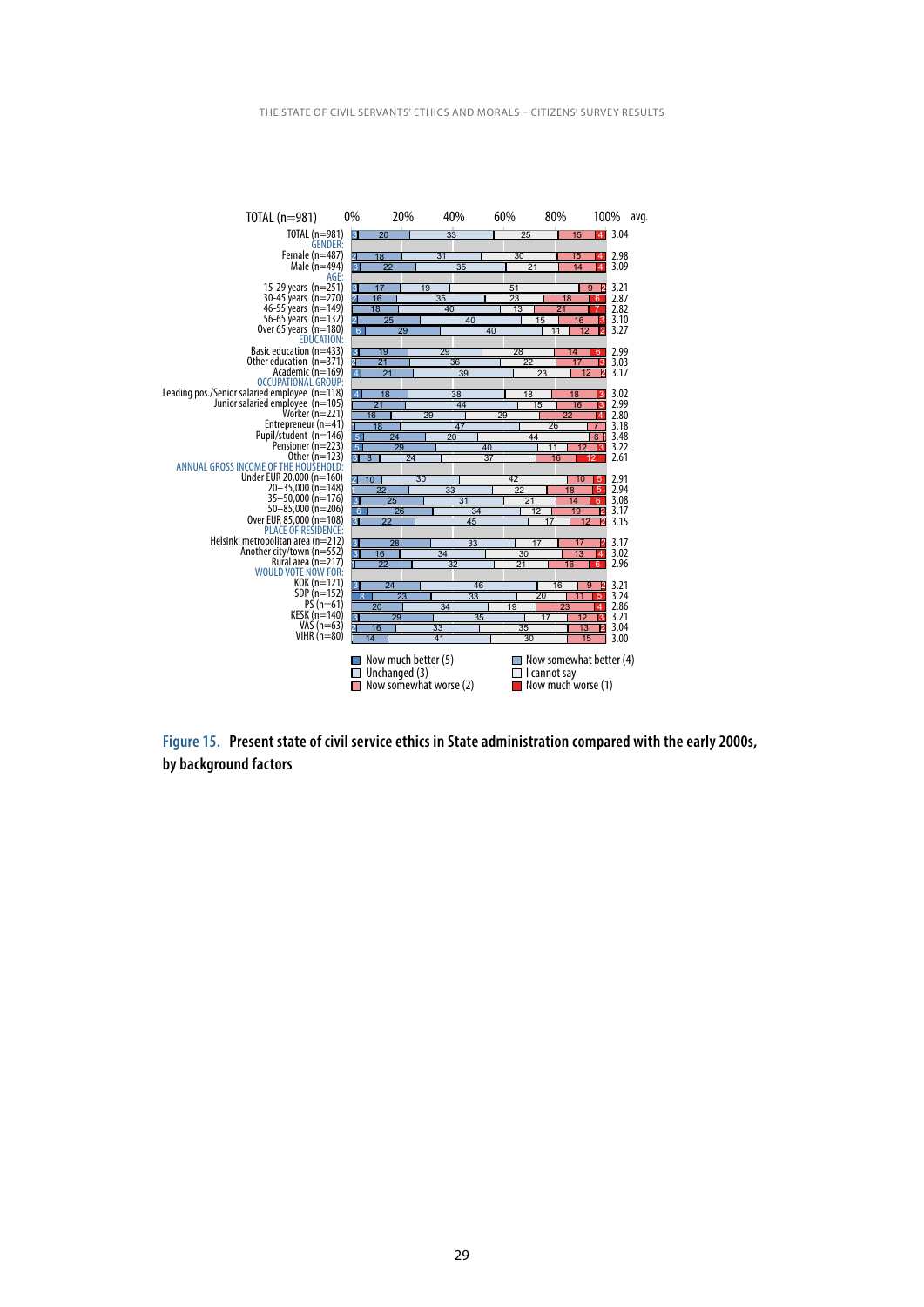## <span id="page-31-0"></span>**5 Occurrence of unethical practices in State administration**

The survey also asked the respondents' opinion on whether there are any unethical activities in the State administration. For this purpose, each respondent was presented with a long list of different practices that can be deemed inappropriate in the public administration.

If a respondent evaluated that some unethical practice(s) occur fairly generally or generally, one or several further questions were asked. They were asked to assess whether these were things that raise concern or require action. The result, shown with the orange column, can be interpreted as such that the greater the proportion of those giving a critical evaluation find a matter worrisome, the closer to them the matter itself is deemed to be.

Before answering, the various practices were named as ones that are generally regarded as unethical.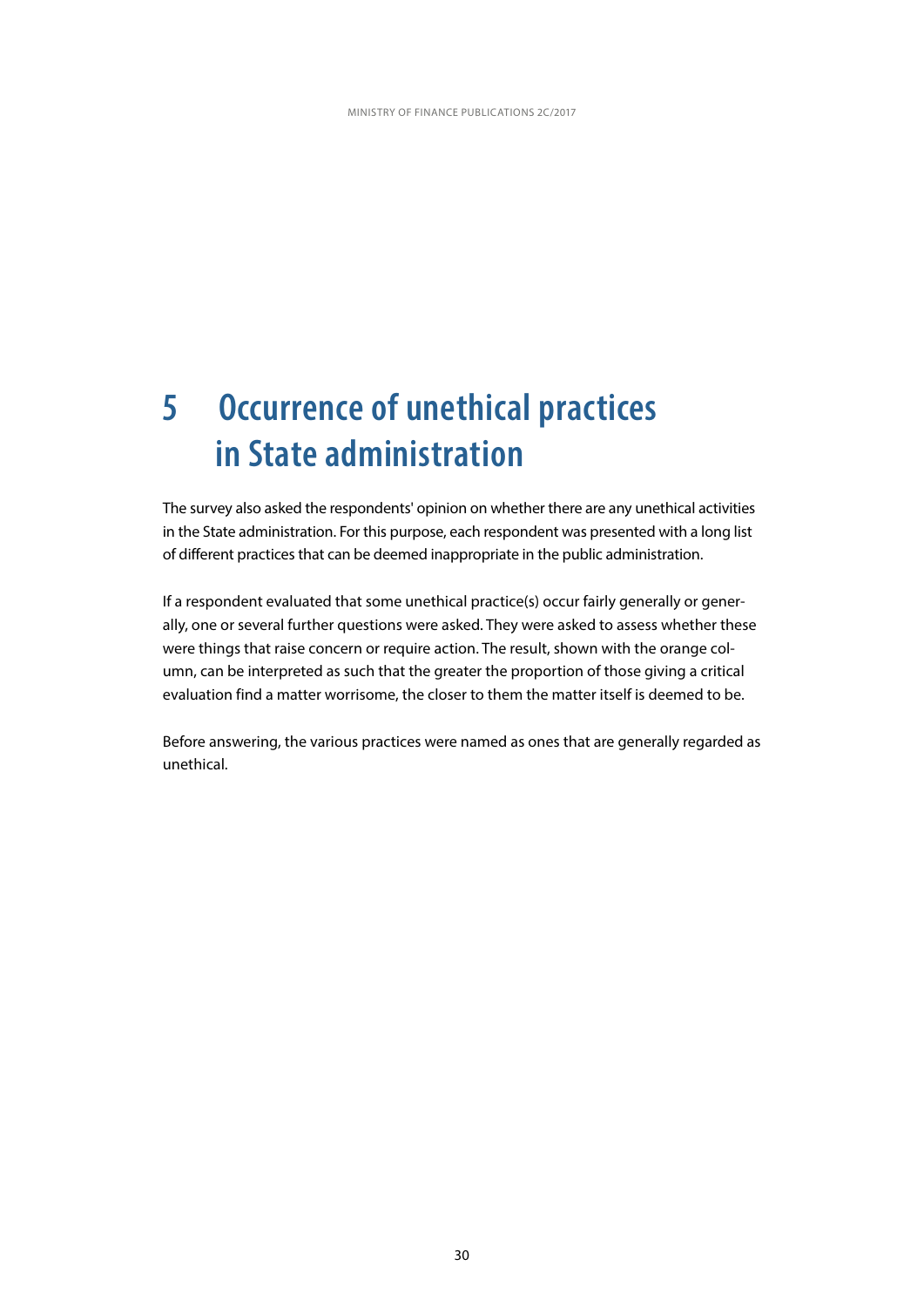

### **Figure 16. The following practices are generally regarded as unethical. In your opinion, do these occur in the State administration in Finland?**

As can be discerned from Figure 16, at the top of the list for areas of development are unnecessarily complicated processing of a matter, use of difficult official language, inefficient use of resources, favouritism of persons with the same political views and deficient communication.

Respondents believe there is the least amount of influence on decisions made by civil servants through bribery, discrimination on the basis of gender, or discrimination on the basis of ethnic background.

Since it is deemed that almost all of the matters asked about occur to a worrisome extent, we should also look at the list of areas of development people find most important (Figure 17).

Unnecessarily complicated processing of a matter also takes the top of this list. Respondents find that the next most crucial practices are unnecessary delaying of a matter, use of difficult official language, resources deemed insufficient in relation to the scope of the duties, favouritism of persons with the same political views, making a decision without proper preparations and deficient communication.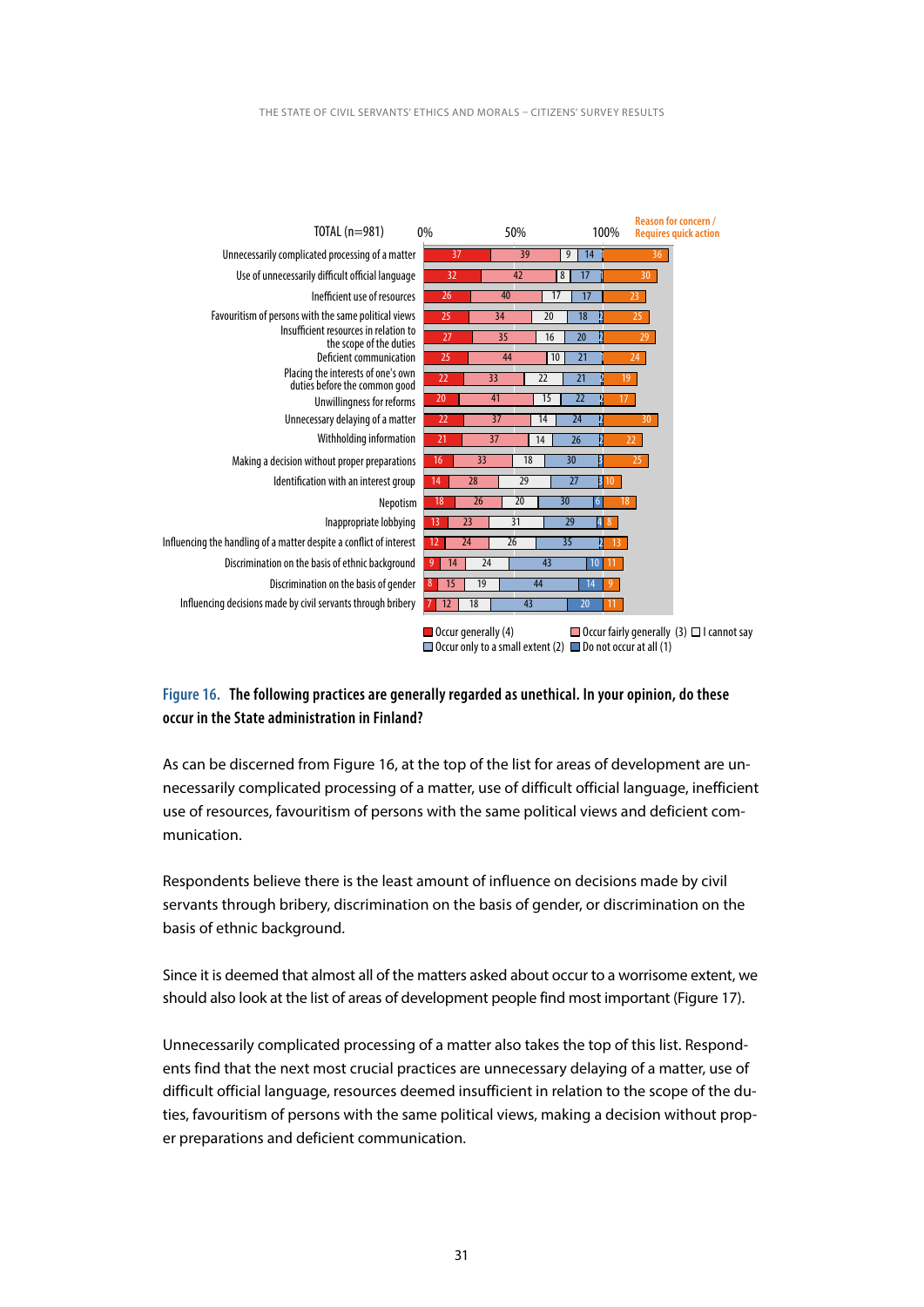#### MINISTRY OF FINANCE PUBLICATIONS 2C/2017



**Figure 17. The following practices are generally regarded as unethical. In your opinion, is there reason for concern or quick action?**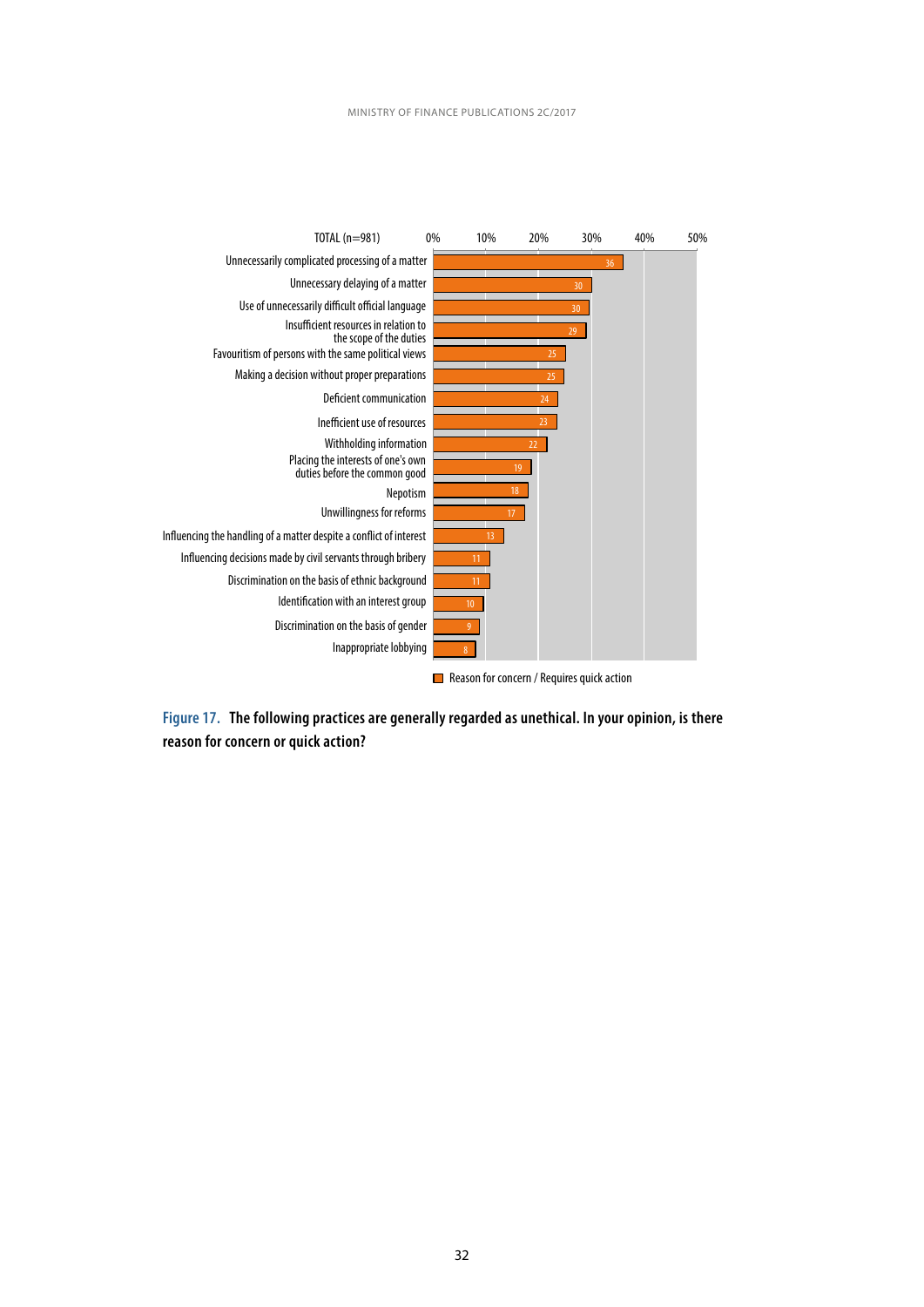## <span id="page-34-0"></span>**6 Attitudes related to the activities of civil servants**

## **6.1 Attitudes on action by civil servants**

Finally, the respondents were asked about the extent to which they agree or disagree with some statements presented to them concerning the activities of civil servants, and how much they trust the Finnish State administration and its civil servants. As Figure 18 reflects, the respondents' opinions diverged rather significantly.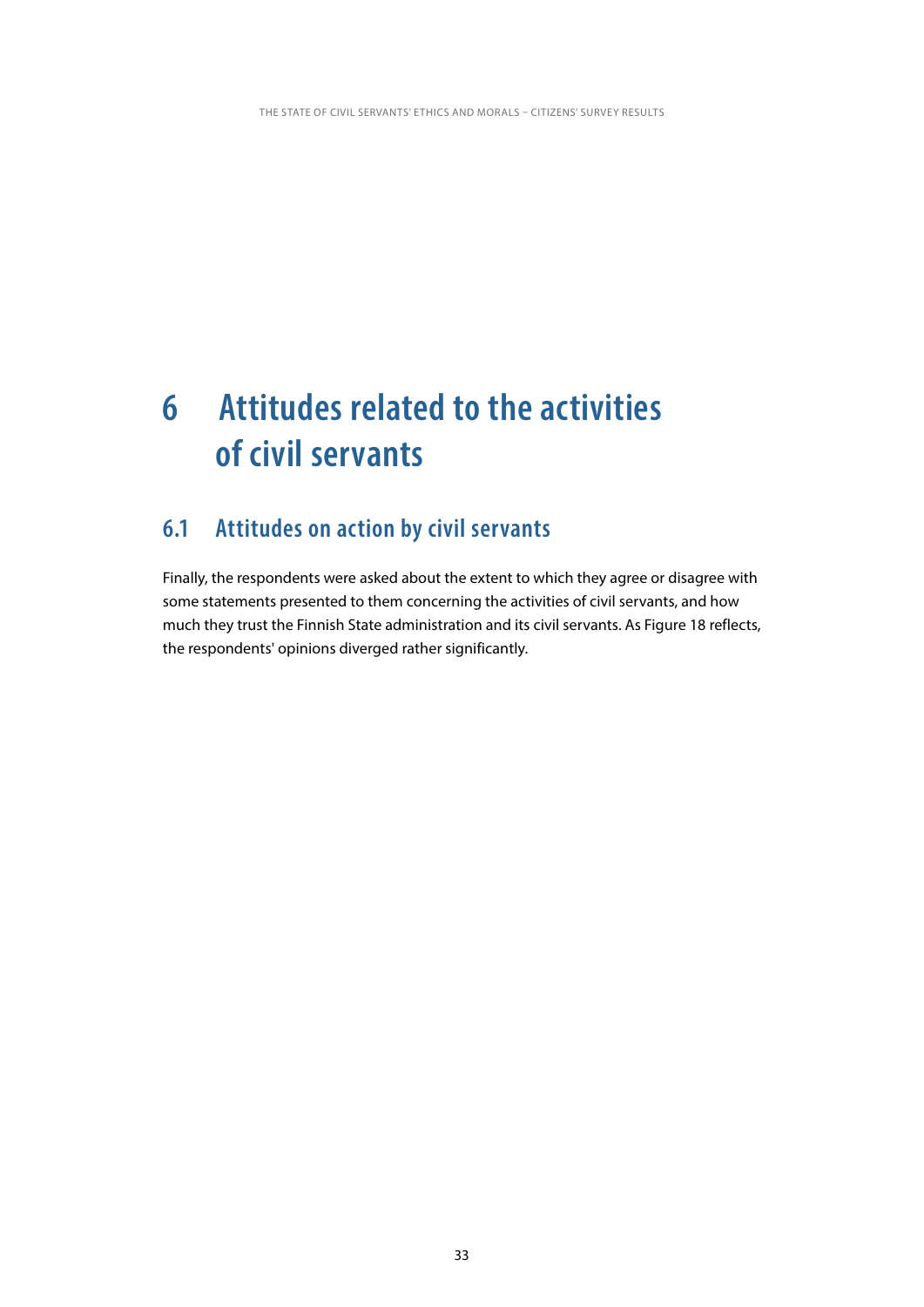#### MINISTRY OF FINANCE PUBLICATIONS 2C/2017



#### **Figure 18. Describe the extent to which you agree or disagree with the following claims related to civil service ethics**

The majority of the respondents (66%) agreed that civil servants should not participate in political activities. Slightly more than a fifth disagreed, and 13% could not assess the matter. Most of the respondents (57%) also agreed that unethical activity by civil servants is not dealt with sufficiently, whereas slightly more than a quarter disagreed, and 17% could not assess the matter. Approximately a fifth of the respondents could not comment on whether State administration regards activities of a high ethical standard as important, if senior civil servants are more interested in results than in how they are achieved, or whether State administration employees are well versed in the requirements of civil service ethics. One can say that these matters are fairly foreign issues and people do not think about them very actively.

A clear majority thinks civil servants do not listen to citizens and that the language used by civil servants is not clear, appropriate or understandable. Respondents were able to assess these matters well (few "can't say" responses), so the results give the civil service some work to do to improve these aspects.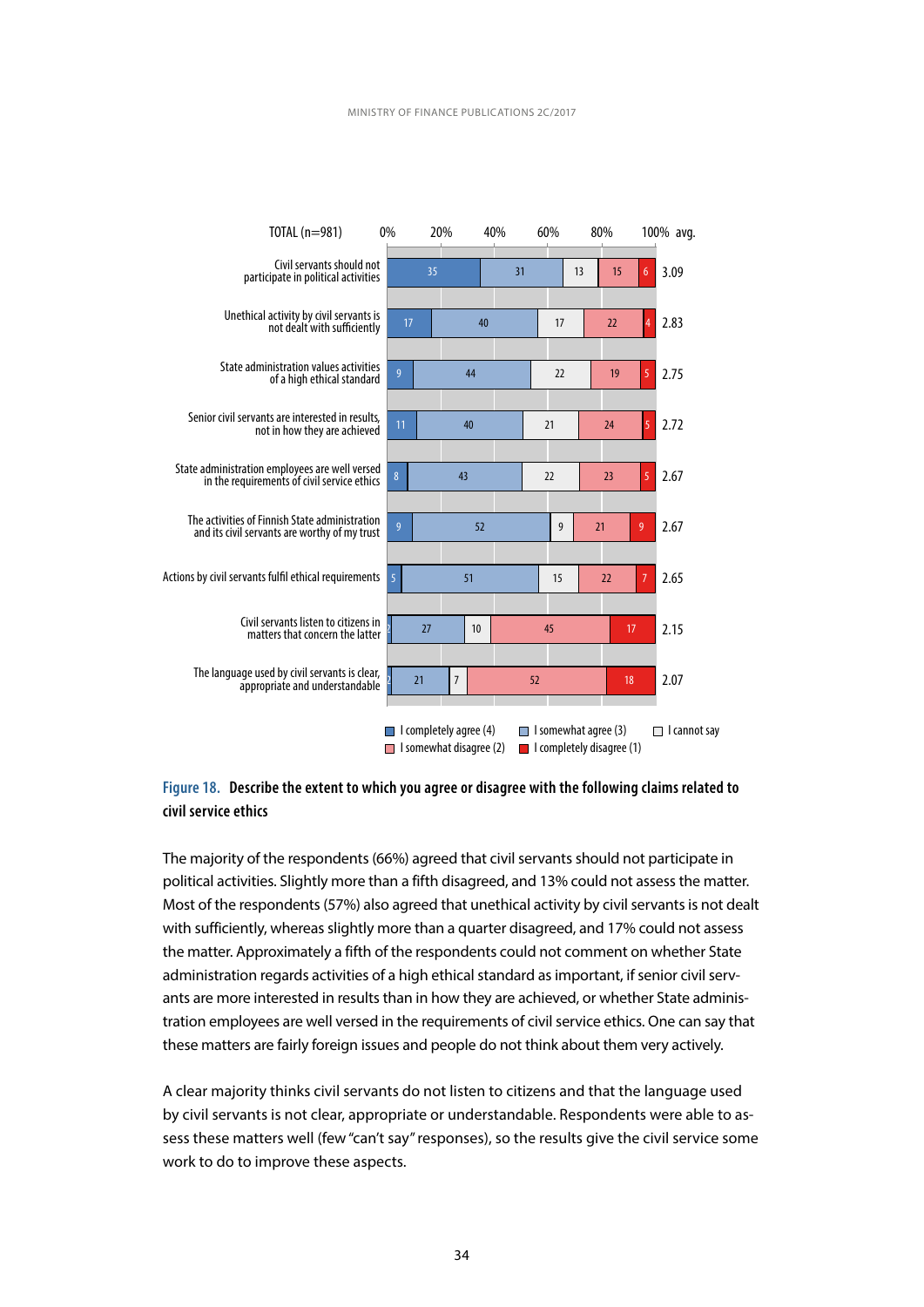## <span id="page-36-0"></span>**6.2 Trust in the Finnish State administration and the activities of its civil servants**

Special attention should be paid to whether the Finnish State administration and activities of its civil servants are deemed worthy of people's trust.

This aspect can be evaluated relatively well, as 91% of the respondents expressed their opinion on this issue.

Trust in the State administration and its civil servants is not without reservations. One reason for this is that the respondents are not very familiar with details related to the matter, as indicated by the results of the attitude claims discussed in the previous section.

Only 9% completely agree on the matter. A more reserved, positive opinion is expressed by 52% of the respondents. In all, 61% of Finns regard the State administration and the activities of its civil servants as worthy of their trust.

On the other hand, mistrust is expressed by 30% of the respondents; of these, 9% completely disagree and 21% feel a more reserved level of mistrust.



#### **Figure 19. Finnish State administration and the activities of its civil servants are worthy of my trust**

Women and men have the same amount of trust in the State administration. A review by age group shows that the youngest and oldest age groups have the greatest amount of trust, but cracks in this trust are strongest among 30–45 year olds.

The higher the education a respondent has, the more the person trusts the State administration; trust is clearly highest among those with an academic education and lowest with those who have a basic education. Of the different occupational groups, most mistrust can be found among workers and entrepreneurs, while salaried officials have the most trust.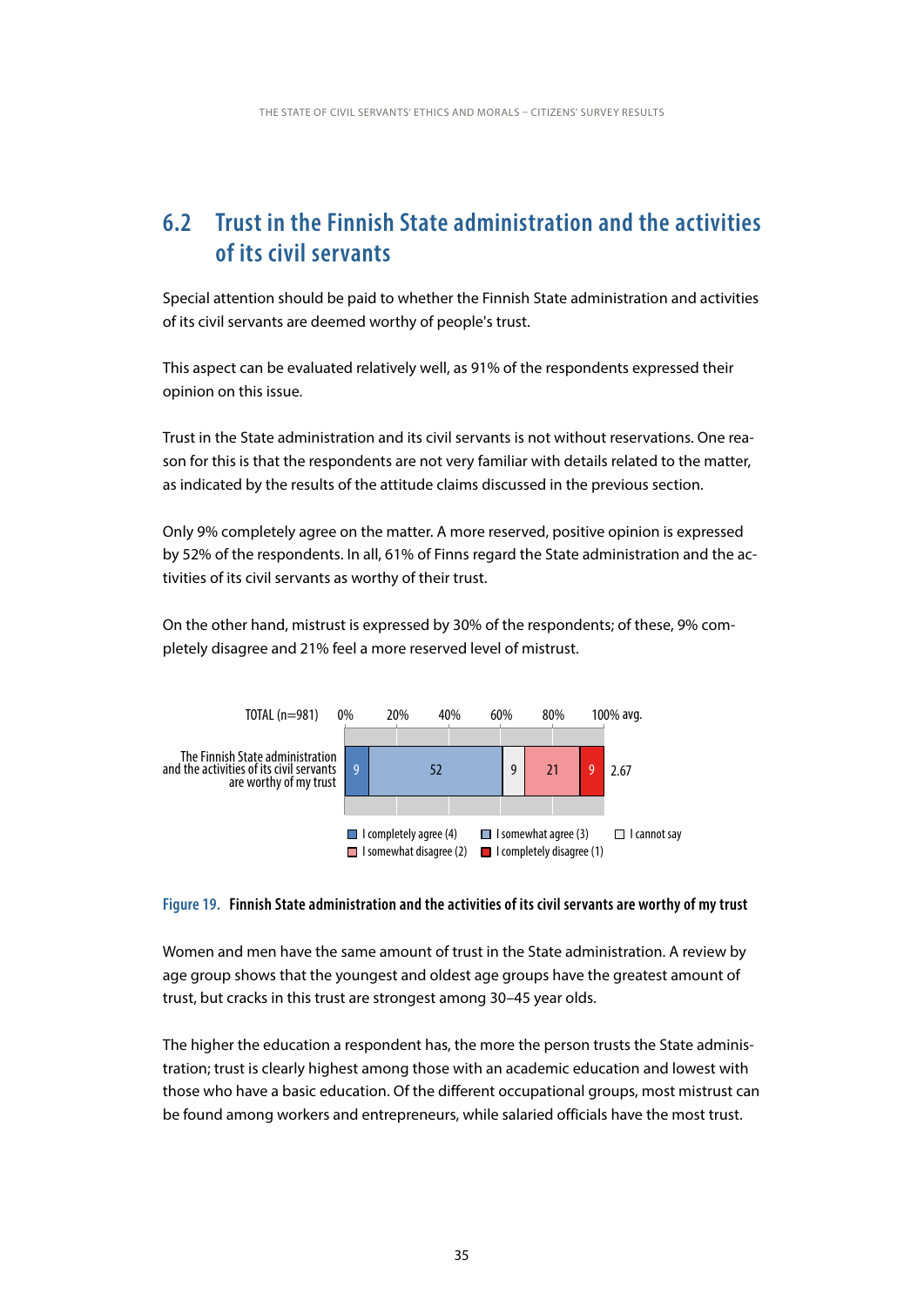Also, trust increases as the income level of the household rises. Trust is greater in the Helsinki metropolitan area than in other cities/towns or in rural areas. Of the supporters of the various parties, those supporting the National Coalition, the Centre Party, and the Social Democratic Party have the highest amount of trust.

Mistrust is clearly highest among the Finns Party, but also supporters of the Green League and the Left Alliance have more mistrust of State administration and the activities of its civil servants than respondents in general.



**Figure 20. Finnish State administration and the activities of its civil servants are worthy of my trust, by background factors**